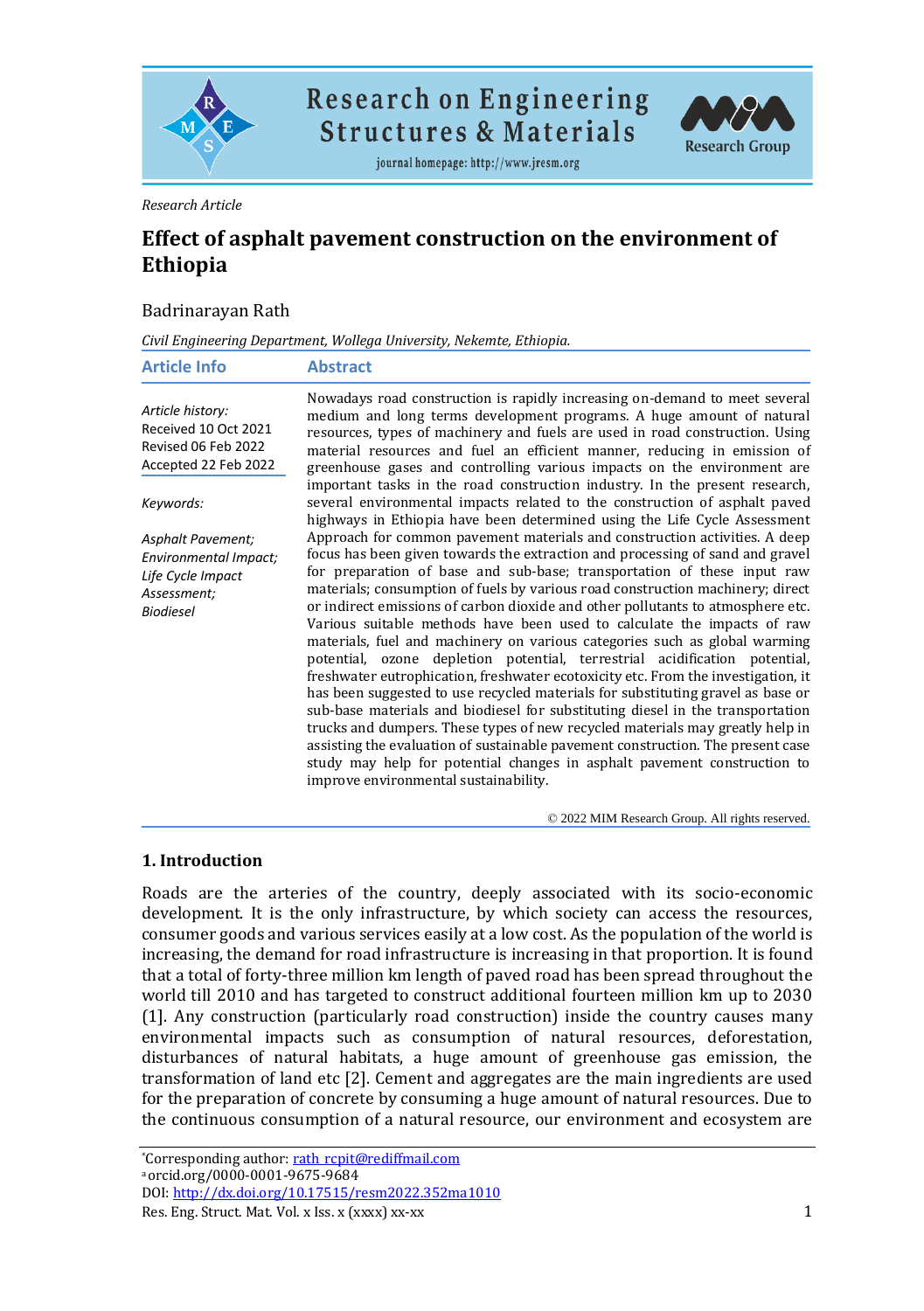badly affected. Hence geopolymer concrete can be suggested for road construction instead of cement concrete.

In Ethiopia, National highways and expressways have been constructed radiating from its capital city to several regional state capitals in all directions. Ethiopian Roads Authority has set a target to complete the expansion of roads up to two lakhs kilometres at the end of the current year 2021. All these proposed roads are asphalt roads and the life cycle assessment approach is best accomplished for quantifying the environmental impact of those road pavements. The Ethiopian roads can be classified based on three categories as shown in Table 1. They are Technical Classification, Functional Classification and Political Classification. The detailed road classification of Ethiopia is given below. During the most recent periods, various studies have been done on the environmental impact of road infrastructure. Among those studies, it has been focused on the environmental impact of asphalt pavement [3], it has been studied to compare the environmental impact of different pavements [4, 5], it has been explanted about the traffic fuel consumption on a different surface of the layers during the use phase or on maintenance strategies [6] and it has been studied about a review on existing of life cycle assessment [7]. Several researchers have studied the life cycle of road pavement and divided it into five categories [8, 9]. They are extraction of raw materials, construction of road, using of road and end of its life [10]. Now a days people are focusing on the exploration of various sustainable options for the construction of asphalt pavement such as its reusing, extending its lifetime [11], using recyclable materials in road construction [12], reducing of friction in between pavement and wheels of the vehicle [13]. Now a days reclaimed asphalt pavement is considered as standard asphalt pavement practice. In this process, the combined materials of asphalt and aggregates collected from old damaged asphalt road are feeding to the hot recycling of asphalt paving mixtures. In the early days recycling of pavement, process had been practiced. This type of sustainable effort was conducted in Nevada and Texas during 1974, by recovering and reusing the old asphalt paving materials [14]. The life of pavement can be extended by using a geosynthetic insulation layer with low heat conductivity [15]. Now a days various recyclable materials are used in road construction. It was found that replacing recycled polymers with coarse aggregate up to 15% in road construction increased its strength and performance with attaining sustainability and reducing the negative effect on the environment [16]. Also, it was noticed that various rejuvenators such as waste engine oil, waste cooking oil virgin olive oil can restore the aged asphalt binder to a penetration grade of 60/70 [17]. The friction resistance can be reduced by improving the flexible pavements using above rejuvenators in asphalt. As a result, vehicle energy, as well as greenhouse gas emission, will be reduced significantly. To reduce the friction and improve the asphalt mix stability performance HDPE plastic seeds can be added to asphalt at 5.5% as optimum value [18]. Due to the addition of HDPE plastic seeds into oil asphalt, the penetration value reaches 60/70. However, people are focusing on construction and maintenance phases. Various activities such as raw material extraction and its transportation, production of materials, application of pavement materials is often incorporating in the construction phase. Many studies such as Pavement Embodied Carbon Tool (PECT), Intergovernmental Panel on Climate Change (IPCC), Functional Unit (FU) have highlighted various difficulties for obtaining various data during the life cycle assessment of roads [19].

A huge amount of raw materials such as gravel, sand, bitumen, cement and water is required for the construction of road pavements. To optimize the road pavement design, several types of impacts such as environmental, economic and social on the materials should be quantified and monitored. At present condition, no such type of protocol has been applied in Ethiopia. This type of quantification is required to develop a holistic life cycle assessment model on design and technology of construction, maintenance and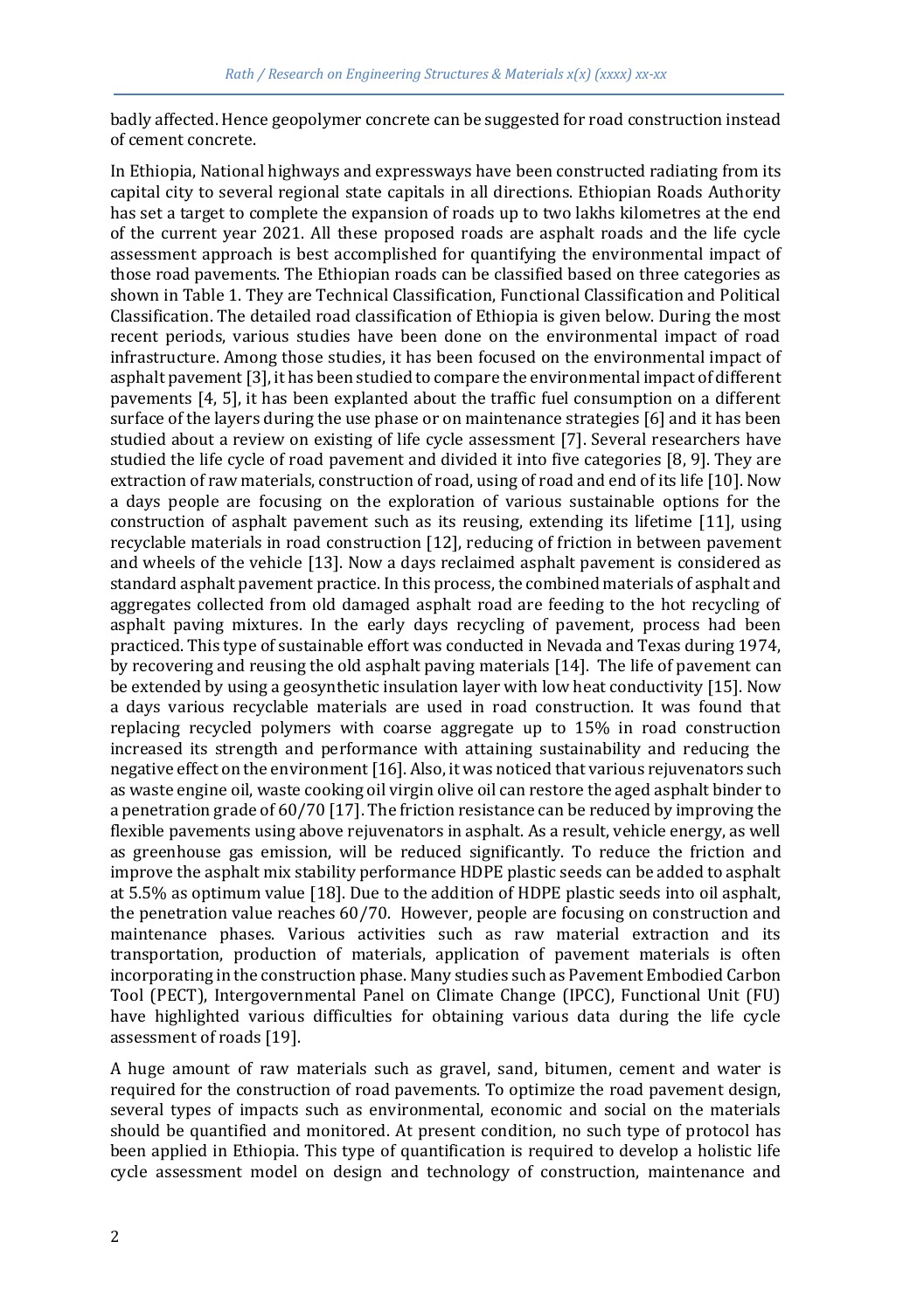rehabilitation. Hence the first step for the development of such a holistic life cycle assessment model is an analysis of life cycle inventories. The life cycle assessment process consists of tracking resources, energy, input materials, outputs of waste, coproducts etc to provide a proper indicator to the system against various environmental impacts [20]. Moreover, due to local construction techniques and context-dependent aspects, the road section has been analyzed for the designed traffic load and its life span. The production of various road materials highly influences the lifecycle environmental impact [21]. Particularly production of bitumen influences asphalt pavement and the production of cement influences concrete pavement [22]. Besides the production of road materials, road maintenance also plays a significant role in the lifecycle environmental impact [23]. From the literature review, it is found that near about one-third of life cycle environmental impact are caused by the various operations for maintenance such as asphalt overlay, reconstruction, thin hot-mix asphalt (HMA) overlay, chip seal, crack seal and cold in-place recycling (CIR) with foamed asphalt etc. Traffic fuel consumption is another environmental impact that is much higher than the environmental impact due to the production of road construction material and road maintenance [13]. The consumption of energy from construction, maintenance and operation of the road is only 9.9% whereas the consumption of energy due to traffic is near about 11.8% [21]. Also, several authors have recommended that for the analysis of traffic fuel consumption, the texture of road surface should be included [6] [24], [25]. If one compares to the environmental impacts between concrete pavement and asphalt pavement, it can be concluded that global warming potential and human health impacts are more contributed by construction and maintenance of concrete pavement while acidification, photochemical smog and eutrophication are more contributed by construction and maintenance of asphalt pavement [7]. Besides the lifecycle environmental impact, lifecycle costing is also increasing in the transportation sector. Various countries like the USA, Europe and Canada are using lifecycle cost at a state-of-the-practice [26]. Comparing concrete pavement and asphalt pavement it is found that concrete pavement is more expensive but suitable for a higher traffic intensity. Because concrete pavement requires lower maintenance frequencies and a less amount of thickness of concrete is required for higher traffic intensities [27].

The environmental licensing monitors the various socio-environmental impacts, which depends on the elaboration of environmental impact studies such as climate change, ozone depletion, ecotoxicity, acidification, Eutrophication etc. [28]. These studies always require several types of impacts caused by the activity, which include an order of magnitude estimation of indirect and direct impacts. But the life cycle approach is not followed by these studies, whether the road built will reduce the habit disruption and deforestation or not. In other words, the various impacts related to road construction are not assessed. Thus, the objective of this study is to determine the environmental impacts associated with the construction of the road in Ethiopia using the life cycle assessment method.

In the present research, a deep level study has been done by the two road projects of Ethiopia (Addis Ababa- Ambo and Addis Ababa-Adama) and found that a huge amount of natural resources has been deployed for the construction of those road pavements. Various types of environmental impacts have been quantified. It is found that the major reason for the pollution of environment (i.e. air, water and soil) is due to the consumption of huge amount petroleum fuel on various activities of road construction such as mining of hills for natural aggregates, transportation of the materials from mines to crushing centre and crushing centre to the construction site, operation of various types of machinery, refining of petroleum products for getting bitumen etc. To reduce this environmental pollution due to a huge amount of fuel consumption, using biodiesel is suggested in vehicles and types of machinery used for road construction. A comparison has been shown between using of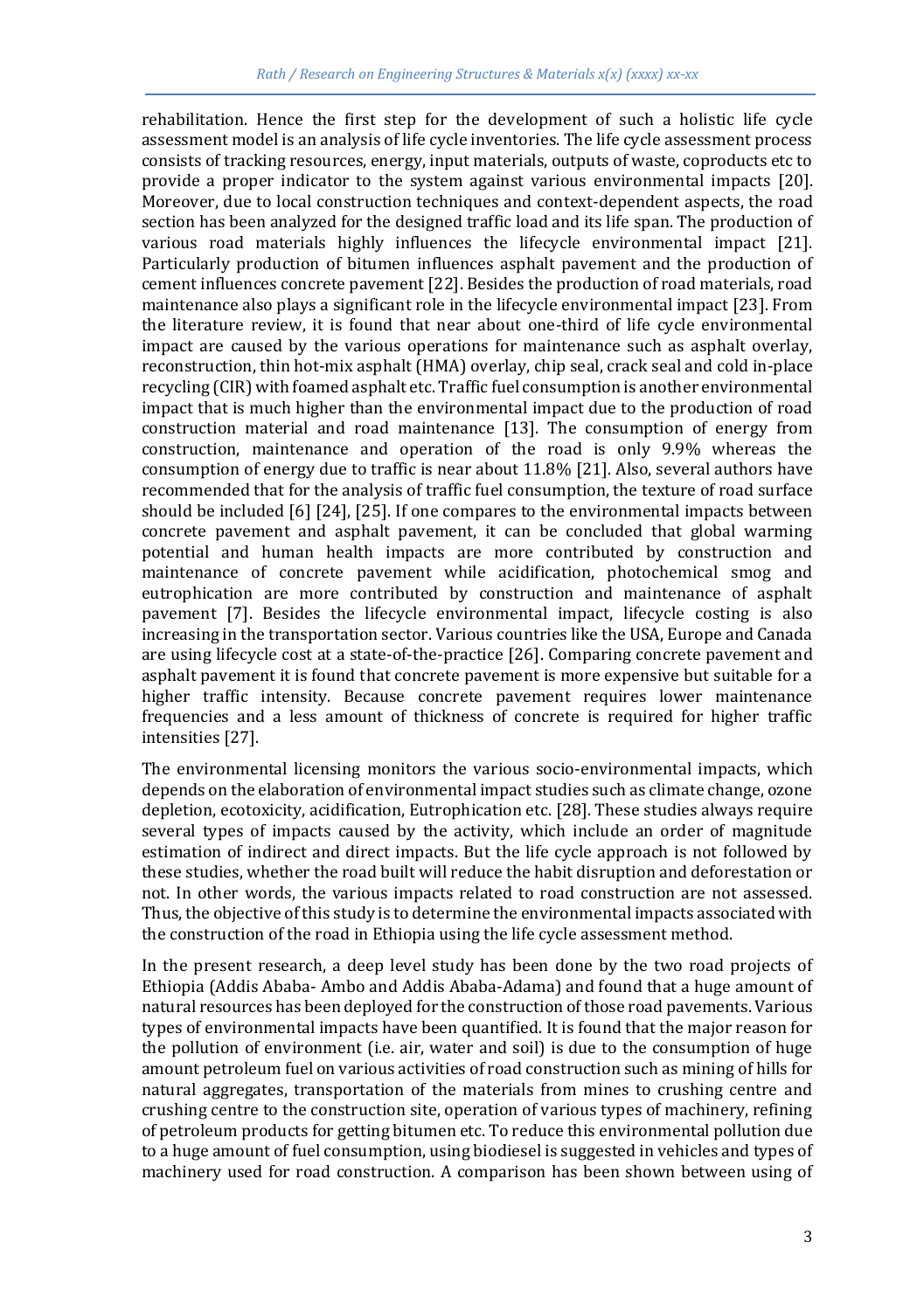petroleum fuel and biodiesel in various types of construction machinery on various environmental impacts.

| <b>Technical Classification</b> |                  |              |                    |  | Functional<br>Classification |             |  | Political<br>Classification |                        |  |  |  |  |  |  |  |  |  |  |  |  |  |  |  |  |  |  |                          |
|---------------------------------|------------------|--------------|--------------------|--|------------------------------|-------------|--|-----------------------------|------------------------|--|--|--|--|--|--|--|--|--|--|--|--|--|--|--|--|--|--|--------------------------|
| DS                              | Traffic<br>(ADT) | Width<br>(m) | Type of<br>Surface |  |                              |             |  |                             | Ownership              |  |  |  |  |  |  |  |  |  |  |  |  |  |  |  |  |  |  |                          |
| $DS-1$                          | 10K-15K          | 7.2          |                    |  |                              |             |  |                             |                        |  |  |  |  |  |  |  |  |  |  |  |  |  |  |  |  |  |  |                          |
| $DS-2$                          | 5K-10K           | 7.2          |                    |  |                              |             |  |                             |                        |  |  |  |  |  |  |  |  |  |  |  |  |  |  |  |  |  |  |                          |
| $DS-3$                          | 1K-5K            | 7.0          | Asphalt            |  |                              |             |  | Trunk                       | ERA (Federal<br>Roads) |  |  |  |  |  |  |  |  |  |  |  |  |  |  |  |  |  |  |                          |
| $DS-4$                          | 200-1K           | 6.7          |                    |  |                              | Link        |  |                             |                        |  |  |  |  |  |  |  |  |  |  |  |  |  |  |  |  |  |  |                          |
| $DS-5$                          | 100-200          | 7.0          |                    |  |                              | Main Access |  |                             |                        |  |  |  |  |  |  |  |  |  |  |  |  |  |  |  |  |  |  |                          |
| $DS-6$                          | 50-100           | 6.0          |                    |  | Collector                    |             |  |                             |                        |  |  |  |  |  |  |  |  |  |  |  |  |  |  |  |  |  |  |                          |
| $DS-7$                          | 30-75            | 4.0          | Gravel             |  |                              |             |  |                             |                        |  |  |  |  |  |  |  |  |  |  |  |  |  |  |  |  |  |  | RRAs (Regional<br>Roads) |
| DS-8                            | 25-50            | 4.0          | Feeder             |  |                              |             |  |                             |                        |  |  |  |  |  |  |  |  |  |  |  |  |  |  |  |  |  |  |                          |
| $DS-9$                          | $0 - 25$         | 4.0          |                    |  |                              |             |  |                             | Woreda Rural Road      |  |  |  |  |  |  |  |  |  |  |  |  |  |  |  |  |  |  |                          |
| <b>DS-10</b>                    | $0 - 15$         | 3.3          | Earth              |  |                              |             |  |                             | Office                 |  |  |  |  |  |  |  |  |  |  |  |  |  |  |  |  |  |  |                          |

Table 1. Classification of Ethiopian roads [29]

#### **2. Research Significance**

The pavement construction process of the country passes through several phases such as the production of raw materials, transportation of raw materials, construction of pavement, use and maintenance of pavement, and its end life. All these processes possess a unique burden on the local environment [30]. Hence evaluation of the environmental impact of the country's pavement by using lifecycle assessment is the best solution for getting a future warning to society and the construction industry. Lifecycle assessment can assess a product from cradle to grave, explore everything from each and every supply chain process to recycling or disposal after reaching of product at its ultimate end life. In the present condition, no lifecycle data on environmental impact are available in the ordinance of the Ethiopian Road Authority (ERA). The aim of this study is to evaluate various environmental impacts which are associated with the construction of asphalt pavement in Ethiopia by using a life cycle assessment approach.

The life cycle assessment process includes the various construction activities such as extraction of gravel, sand and asphalt and their process; transportation of these materials to the construction site; use and operations of various types of machinery; emissions of greenhouse gases directly or indirectly from materials, transportations and types of machinery fuel. The required input data have been collected from two road projects of Ethiopia. Various impacts are calculated by the ReCiPe method for each category and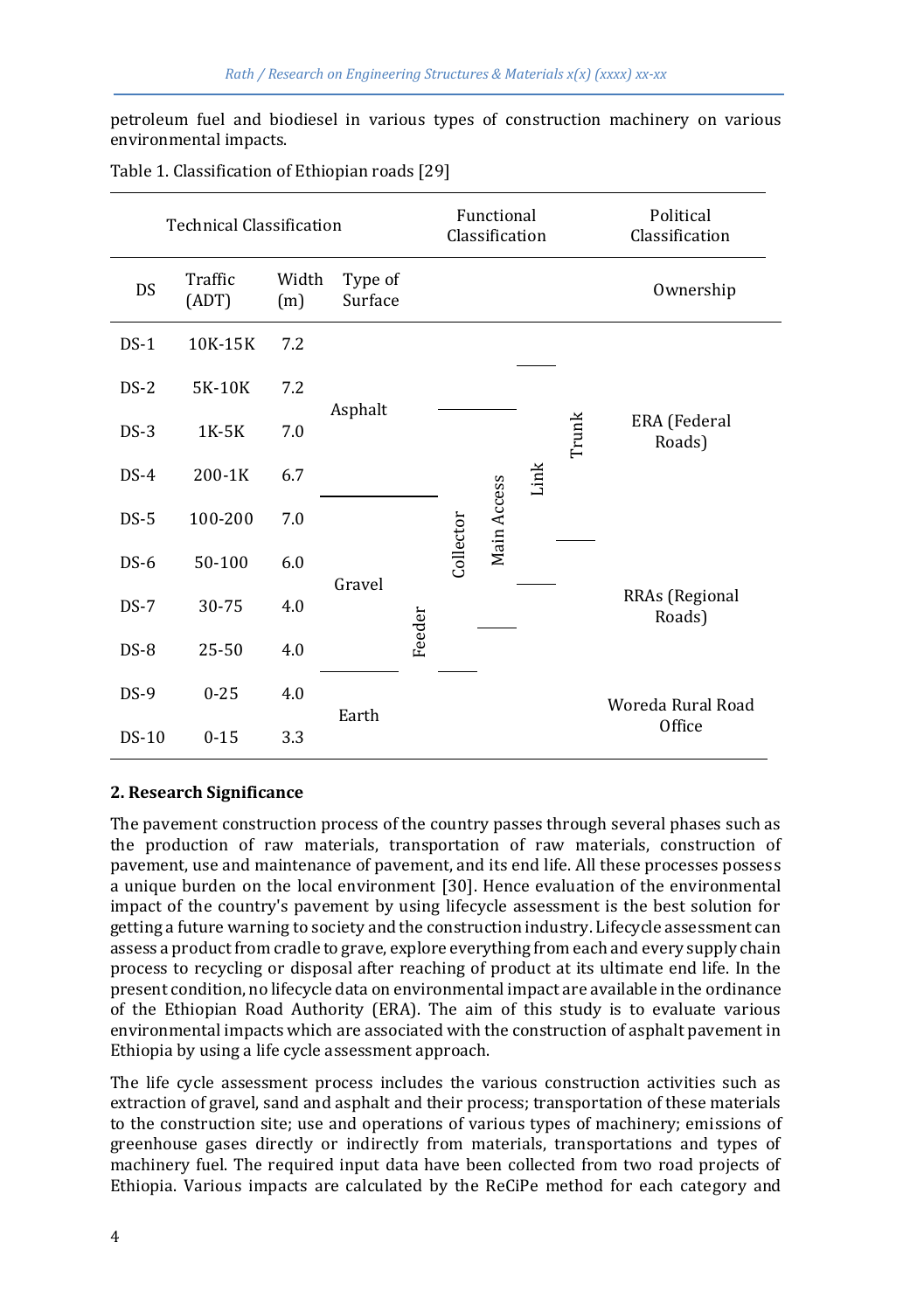verified by a suitable alternate method. After analysis of environmental impact, an alternative scenario has been proposed to replace petroleum diesel with biodiesel in diesel-operated machinery and transportation trucks. The innovative part of the present research is the finding of different factors which affect the local environment badly during the road construction process of Ethiopia and finding out the solution for reducing the environmental pollution. A limited amount of research has been found on how the local environment has been badly affected due to the various construction process in Ethiopia. For this reason, two case studies (Addis Ababa-Ambo and Addis Ababa-Adama highway) on the asphalt road project have been deeply studied. It is found that the air is polluting due to the emission of greenhouse gasses from various types of construction machinery, vehicles used for transportation of construction materials, hot mix plant, crushers, petroleum refineries plant etc, whereas the local watersheds and soils are polluted from petroleum refineries plant, washing of various types of construction machinery and materials. Since the major factor of pollution is the emission of greenhouse gasses, biodiesel is suggested to use in various types of machinery and vehicles for the construction process. It is also found that by using of biodiesel in construction machinery then air pollution can be reduced more than 50%.

#### **3. Methodology**

# **3.1. Method for Life Cycle Assessment**

The Life Cycle Assessment (LCA) is divided into four different parts. They are the definition of aim and scope, life cycle inventory, assessment of impact, interpretation of results [31]. The present study aims to determine the environmental impacts of the construction of flexible asphalt pavement in Ethiopia. The observation sample has been taken as 1 km of the two-lane highway for a total road width of 7.3 m. The following activities have been encompassed in the present system. They are extraction or production of road construction materials such as sand, gravel and asphalt; transportation of those road construction materials to and within the construction site; production of asphalt from hot mix concrete plant near to the site; preparation of land for pavement construction by excavation and compaction and application of pavement materials. Energy, road construction materials and fuels needed for all activities are taken as input. Emission of all types of greenhouse gases to the atmosphere directly or indirectly during the above activities is considered as output. The direct emission may be from the construction of the pavement and the indirect emissions are those emissions from the different processes before pavement construction such as raw material extraction, asphalt production, during transportation of raw materials to the site etc. Two factors such as intensity of usage and frequency of maintenance may vary on the lifetime of the road. But the frequency of maintenance may be in between 10 to 15 years. The financial expenses during the different lifecycle stages are considered within the Life Cycle Cost approach. They are investment costs such as expensive for materials, labour and indirect costs for initial construction, maintenance, cleaning, energy cost at the time of use phase and demolition cost and treatment of waste at the time of the end-of-life stage. The life cycle financial cost is the sum of all expenditure occurring during the period of the life cycle of the road infrastructure. This research is following an attributional approach, to determine the environmental impacts that stem from the flow of energy to and from the system boundary. All activities are linked from activity producing waste to the process of waste treatment by the allocation method, which is used at the point of substitution. The whole system considered in the study is shown in Figure 1. Since all the transportation trucks in Ethiopia are using diesel as a fuel, this research also considered the environmental impacts when biodiesel will be filled in the truck instead of petro-diesel for transportation of raw materials to the construction site.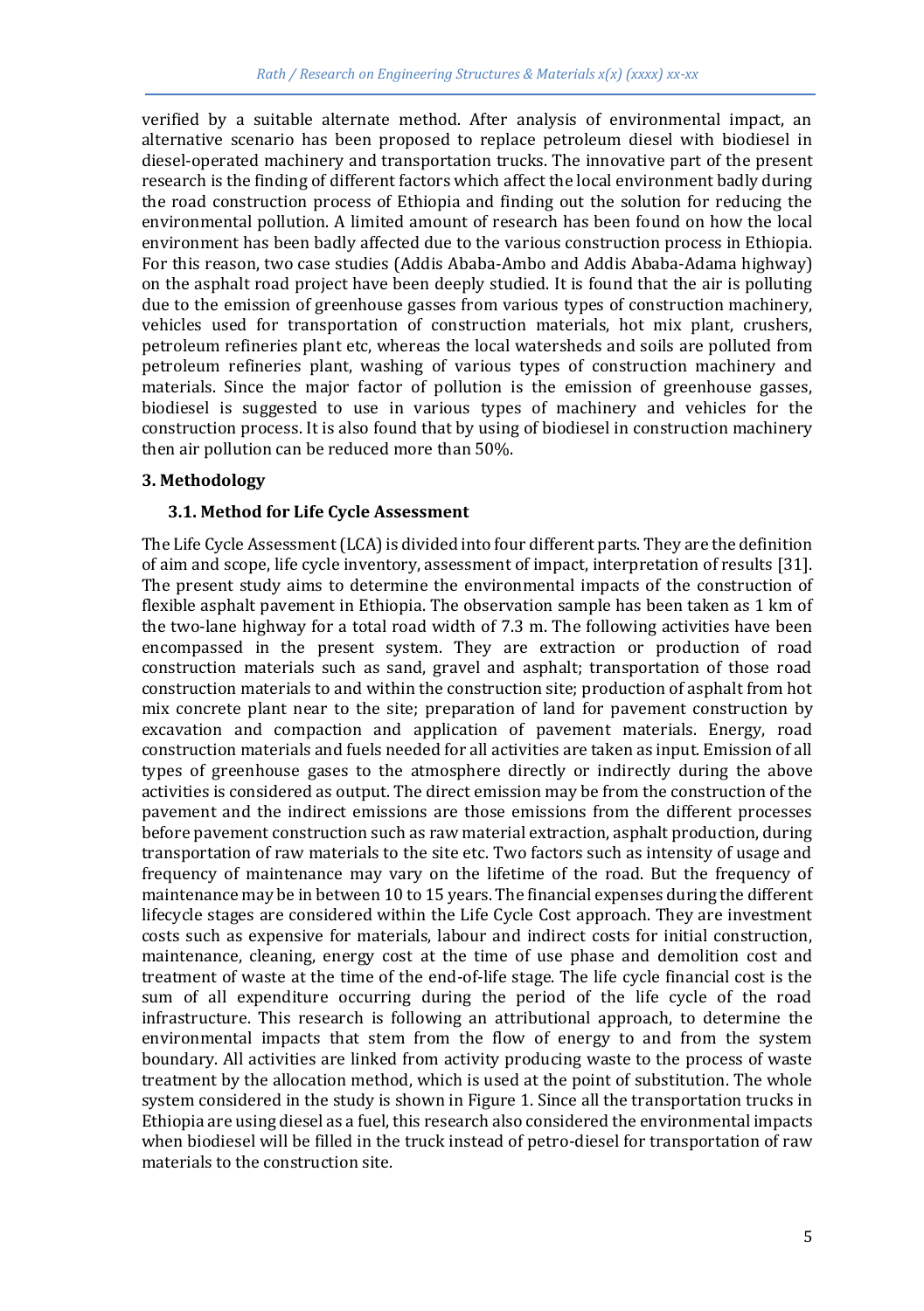# **3.2. Life-Cycle Inventory**

The amount of materials required for road pavement construction and using of inventories for extraction or production of those materials are described in this section. It also consists of the consumption of fuel and greenhouse gas emissions at the time of freight transportation and machinery operation.

# *3.2.1. Materials Used in Ethiopian Roads*

The width of the road and the depth of the layers is directly related to the environmental impacts. In most parts of Ethiopia, the width of the road is 7.2 m. Most of the pavement in this country possesses the following layers. They are (i) Natural Subgrade, (ii) Compacted Subgrade, (iii) Sub Base Course, (iv) Base Course, (v) Binder Course (vi) Finishing Coat. Since the surface coat is thin layers, they are calculated based on the area of application. The construction depth for each layer and the ratio between thick layer density to the utilized area for thin layers are showing in Table 3. There is no specific rule for road construction products in Ethiopia, hence it was not required to follow any product category rule. The technical specification for various road construction material such as gravel, binders, asphalt, sand etc has been followed as per Ethiopian standards [32].

| Lavers                | Depth $(m)$ | Ratio of Application   | <b>Quantity (Metric Ton)</b> |
|-----------------------|-------------|------------------------|------------------------------|
| Sub-Base Course       | 0.35        | $2150 \text{ kg/m}^3$  | 5423                         |
| Base Course           | 0.15        | $2150 \text{ kg/m}^3$  | 2324                         |
| <b>Binder Course</b>  | 0.05        | $2400\text{kg/m}^3$    | 864                          |
| <b>Finishing Coat</b> | 0.04        | 2200 kg/m <sup>3</sup> | 634                          |

Table 2. Depth of pavement layer and quantity of materials applied in 1 km road

|  | Table 3. Pavement layer composition (kg) |  |
|--|------------------------------------------|--|
|  |                                          |  |
|  |                                          |  |

| Lavers                | Gravel | Sand | Asphalt |
|-----------------------|--------|------|---------|
| Sub-Base Course       |        |      |         |
| Base Course           |        |      |         |
| <b>Binder Course</b>  | 0.81   | 0.25 | 0.05    |
| <b>Finishing Coat</b> |        | 0.11 | 0.07    |

Table 4. Total quantity of materials for the construction of 1 km road with 7.2 m width

| Particulars                                              | <b>Ouantity</b> | Unit            |
|----------------------------------------------------------|-----------------|-----------------|
| Gravel                                                   | 8500            | Metric Ton      |
| Sand                                                     | 300             | Metric Ton      |
| Asphalt                                                  | 100             | Metric Ton      |
| Material transportation to the construction site         | 695000          | Tkm             |
| Material transportation within the construction<br>site  | 190000          | Tkm             |
| Excavator (Poclain or JCB)                               | 4307            | M <sup>3</sup>  |
| Diesel used in construction machine and hot mix<br>plant | 7200            | Litre           |
| Diesel operating machinaries                             | 15              | Operating hours |
| Electricity used for crushing of stones                  | 2000            | kwh             |

Both the sub-base and base course are filled by gravel only. Both binder course and finishing coat are assumed as filled by asphalt. The filler in the binder course is sand. Due to the thin section of the binder course and finishing coat, the amount of materials has been calculated on the basis of surface area. Two different bitumen mixes have been prepared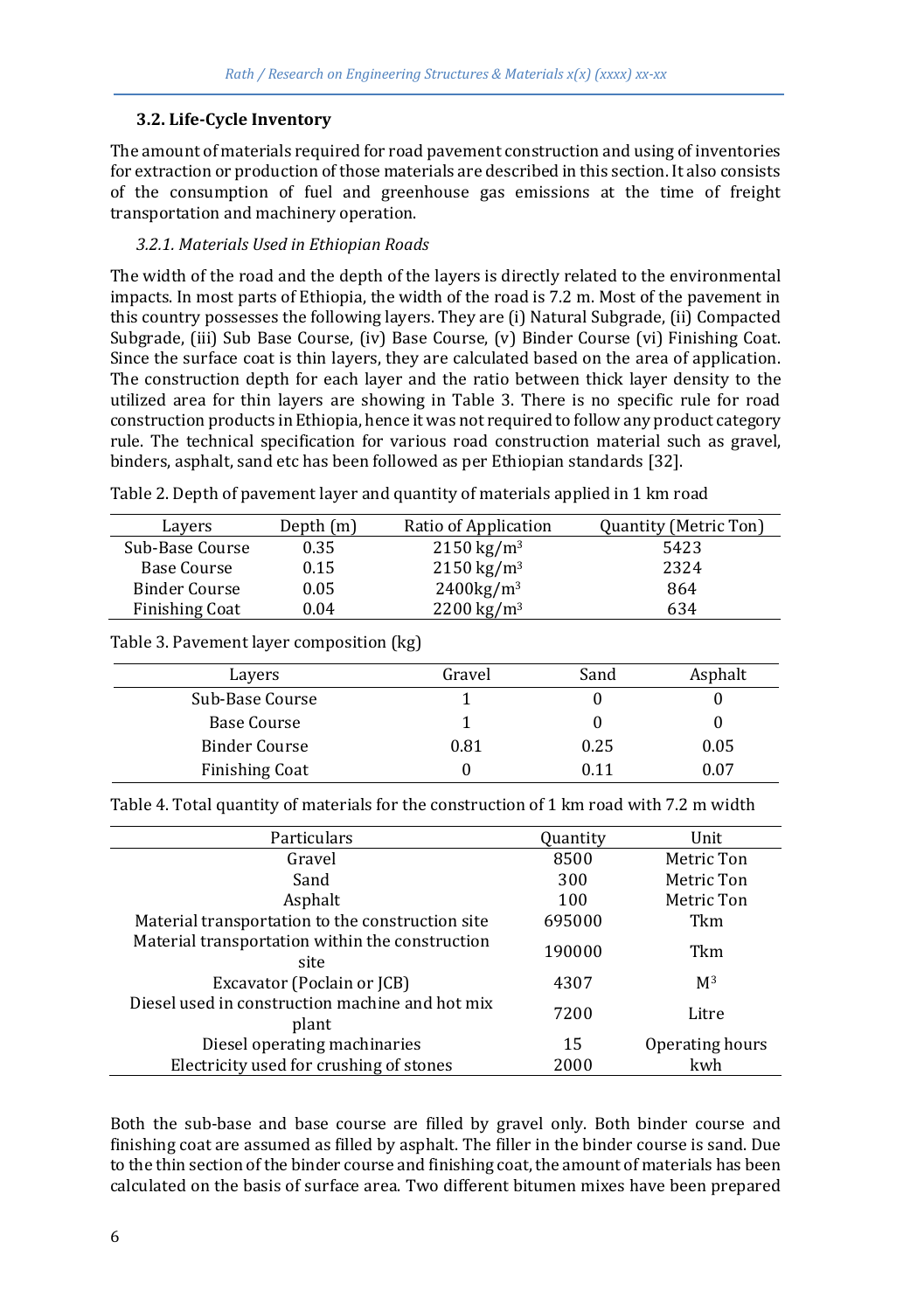for both binder course and finishing coat depending upon the percentage of aggregate materials (i.e sand and gravel). The Binder course has larger aggregate materials as compared to the finishing coat.



Fig. 1 System diagram for energy consumption and green house gas emission during pavement construction

### *3.2.2. Classification of Road Construction Materials for Extraction and Production*

Based on the total quantity of materials of each layer and the composition of each layer, the quantities of gravel, sand and asphalt required for the construction of pavement for 1 km length and 7.2 m width is possible. The detailed quantity of materials for above is shown in Table 4 for the corresponding depth shown in Table 2. In Table 2 the depth of different layers has been taken according to Ethiopian Building Code. The density of local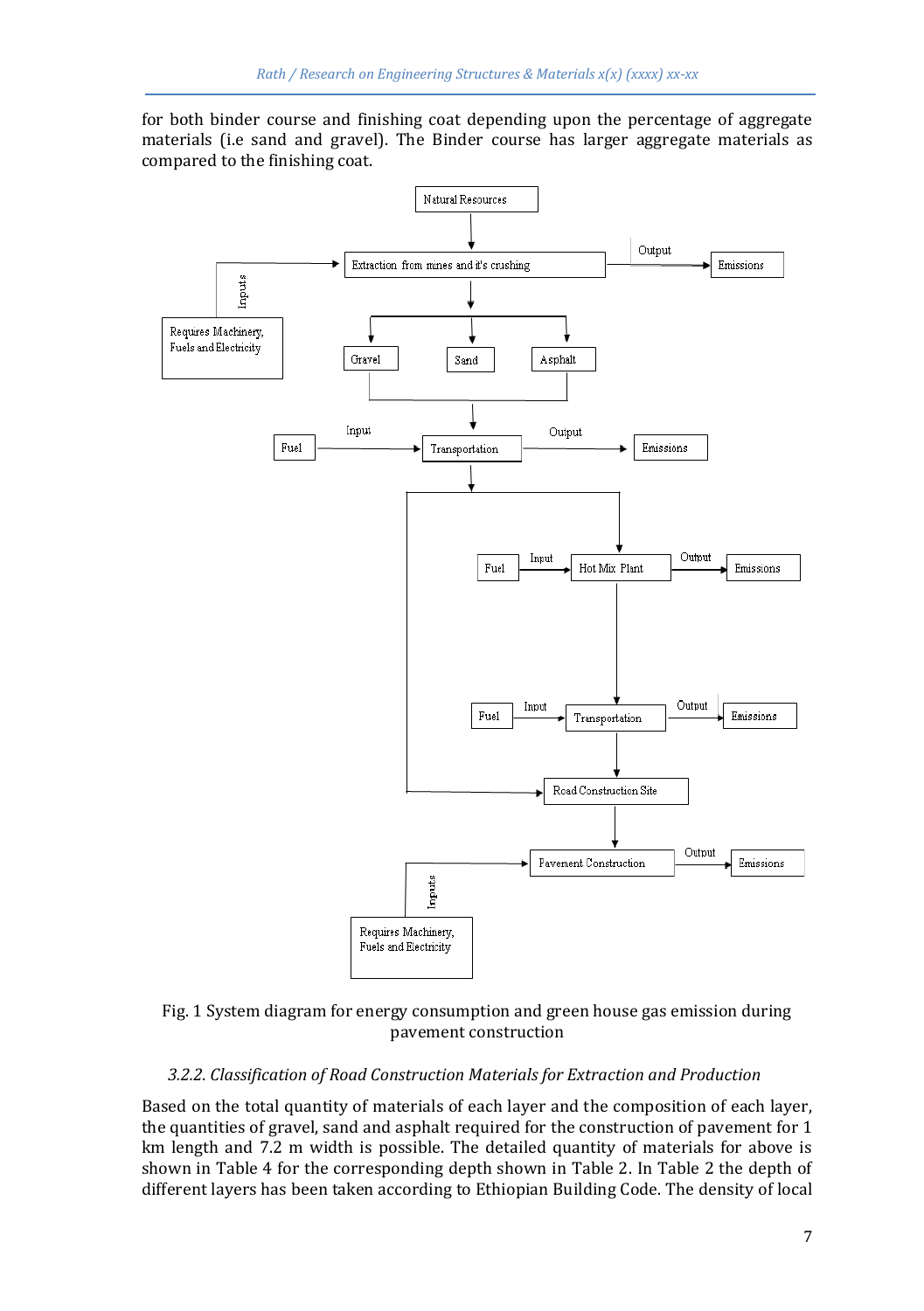materials required for each layer has been determined in the laboratory. The width of the road is taken as 7.2 m. The mass of materials for each layer has been determined by the multiplication of the volume of each layer with the corresponding density of materials. The required quantity of materials may vary depending upon the width of the lane and the depth of the layers.

Three extraction and production types of materials (Sand, Gravel and Asphalt) are described here. The sands are extracted from the river bed. The process includes dredging of slurry (i.e. mixture of sand, water, silt and clay) from the river, washing of sand to separate clay and silt and transportation of the separated sand to the site. This process considers the energy for loading on the trucks but does not consider the separation of sand from silt and clay. All equipment is considered as diesel running equipment. The gravels are collected from an open granite quarry. The extraction process includes drilling and blasting of stones in open pits, transportation of mined big stone blocks to crushers, crushing of big stone blocks into gravels of different sizes by electric operated crusher, loading and unloading of crushed stones into delivery trucks. The production process of asphalt was developed in such a way that the end products obtained with some specific impacts because it should be followed some specific allocation rules to confirm the impacts for asphalt product were correctly determined. The whole extraction process of asphalt passes through the various process such as the construction of refinery infrastructure, storage of crude oil in refinery ground, feeding of crude oil into the refinery, supplying of freshwater from nature for refinery process, wastewater treatment process exhausted from refinery plant and use of energy.

### *3.2.3. Detailed Process of Transportation of Materials*

The distance for transportation of road construction material to the construction site or within the construction site depends upon the geographical locations and ease of connectivity of road construction projects with other service roads. In this study, the transportation distance has been recorded as the average distance of two road construction projects of Ethiopia. The detailed distance for transportation of different materials is shown in Table 5 has been recovered from Final Project Report, Ethiopian Road Authority 2019 [33]. The total quantity of materials for 1 km road construction to the construction site or within the construction site (Table 4) is calculated based on total transportation distance (Table 5) and quantity of composition materials used in each pavement layer (Table 3). It is assumed that the transportation of all materials is carried to the construction site or with in construction site by trucks of a capacity of 23 metric tons. The inventory for transportation of material includes all activities such as production maintenance of the truck, production of diesel, construction and maintenance of road. A small modification has been done such as low sulfur diesel production in Ethiopia has suggested instead of petroleum diesel.

### *3.2.4. Various Machinery Operation*

For base preparation and soil excavation, excavators like poclain and JCB are used. Various types of machinery are used for each layer of pavement as follows. For sub-base course sheep foot compactor, for base course sheep foot compactor followed by a smooth wheel roller, for binder course asphalt spray truck, paver, pneumatic roller and for finishing coat paver, smooth wheel roller have been used. Electricity has used for rotating the mixture drum, running the pumps, compressors, fans, elevators, driving the belt etc while diesel has used for the operation of the hot mix plant for heating the mixtures. The total operating hours, volume for excavation, consumptions of electricity and diesel are summarized in Table 6. From the Ecoinvent database [34] machinery operation inventories are obtained. The capacity of all machinery is assumed as above 75kW and high load factor, operated by diesel and the mode of operation has considered as operating hours. It is based on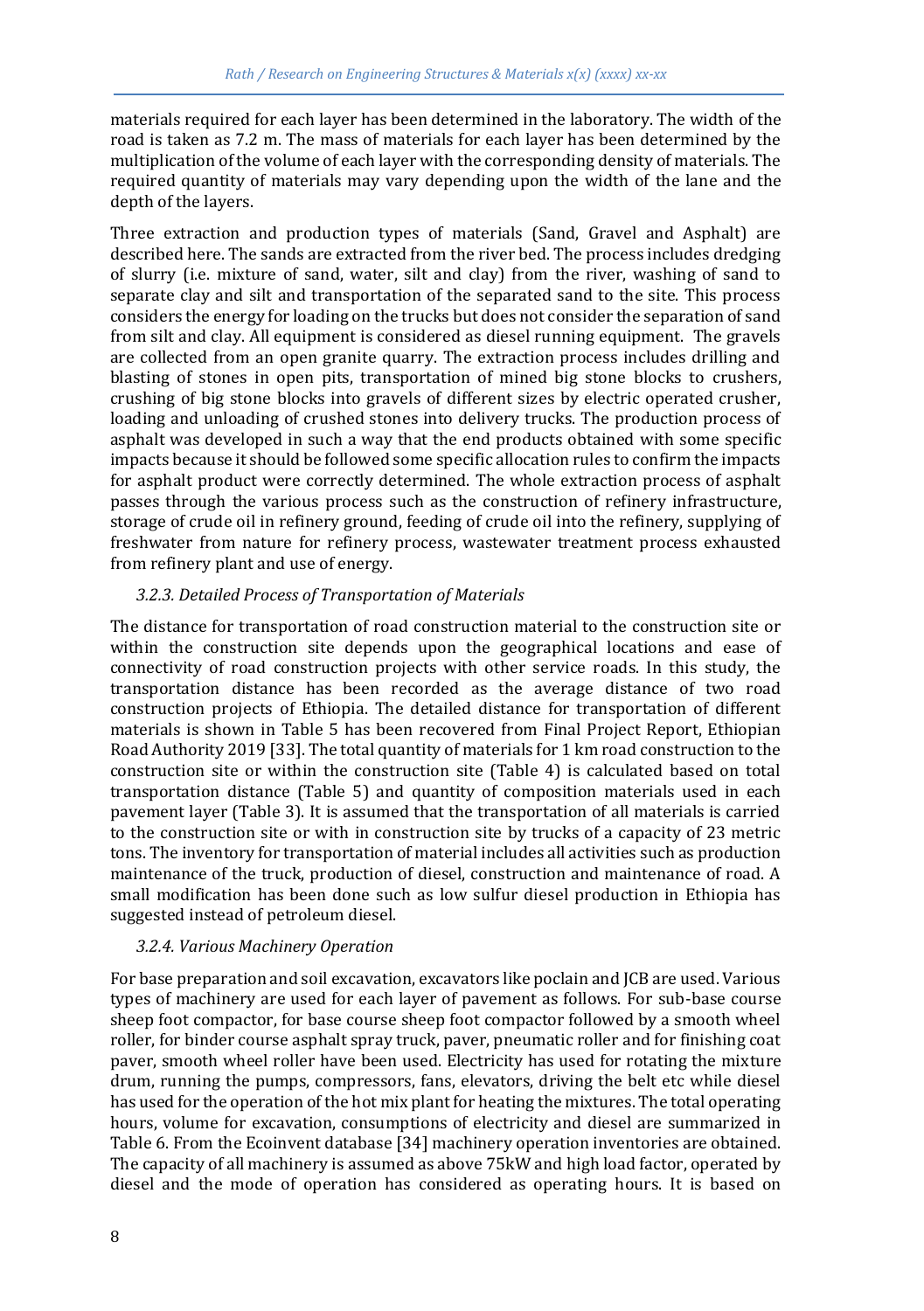calculations performed by US EPA's Motor Vehicle Emissions Simulator (MOVES) [35]. The inventory for the excavator has based on excavated volume.

The hot mix plant operation has been divided into two categories. The first one is the heating process running on diesel and the second one is building machine running on electricity. All inventories are used for local geography with incorporating necessity modification to Ethiopian electricity production mix [36].

| <b>Materials</b>                   | From                  | To                            | <b>Total Distance</b><br>(km) |
|------------------------------------|-----------------------|-------------------------------|-------------------------------|
|                                    | River bed             | Hot mix plant/Storage<br>site |                               |
| Sand                               | Storage site          | Application on<br>pavement    | 10                            |
| Gravel                             | Mines                 | Hotmix Plant/Storage<br>site  | 100                           |
|                                    | Storage site          | Application on<br>pavement    | 10                            |
| Asphalt                            | Petroleum<br>Refinery | Hotmix plant                  | 600                           |
| Hot mixed<br>bituminous<br>mixture | Hotmix plant          | Application on<br>pavement    | 10                            |

Table 5. Transportation distance to the construction site or within construction site for present research

#### *3.2.5. Production of Bio-Diesel and its use in Transportation Trucks*

In the present research, an alternative scenario has been suggested that to use biodiesel instead of petroleum diesel in transportation trucks as a fuel [37]. The biodiesel can be formed from various African oil bean seeds [38]. It will give a positive impact on the environment and cost during transportation of materials to the construction site. For the production of biodiesel and transport trucks running on this biodiesel, a separate inventory is required.

The African oil bean seeds are consuming at a limited amount by local people as a vegetable and can be categorized as an underutilized crop. Though this crop has a good yield in present condition, a few numbers of local farmers are cultivating these types of crops. Due to lower demand in the market, farmers are not getting a good sum. If these oil bean seeds will be used for extraction of edible oil and made the conversion of oil to other product, then its value will be added and a higher financial turnover can be yield.

#### *3.2.6. Life Cycle Impact Assessment*

To determine the impacts on various categories such as Global Warming Potential, Ozone Depletion Potential, Terrestrial Acidification Potential, Freshwater Eutrophication Potential and Freshwater Ecotoxicity Potential. To calculate the impacts, two types of approaches have followed. The first one is ReCiPe 2016 [39] and the second one is different methods for evaluating impact from the ILCD handbook. For the Global Warming Potential category, the IPCC 2013 method [40], for Ozone Depletion Potential and Terrestrial Acidification Potential category the CML 2001 method [41], for Freshwater Eutrophication Potential category USEtox v1.0 method and Freshwater Ecotoxicity Potential category EDIP 2003 method [42] has been used. To evaluate the impacts of each system of production, open Life Cycle Assessment software version 1.10.2 has been used [43].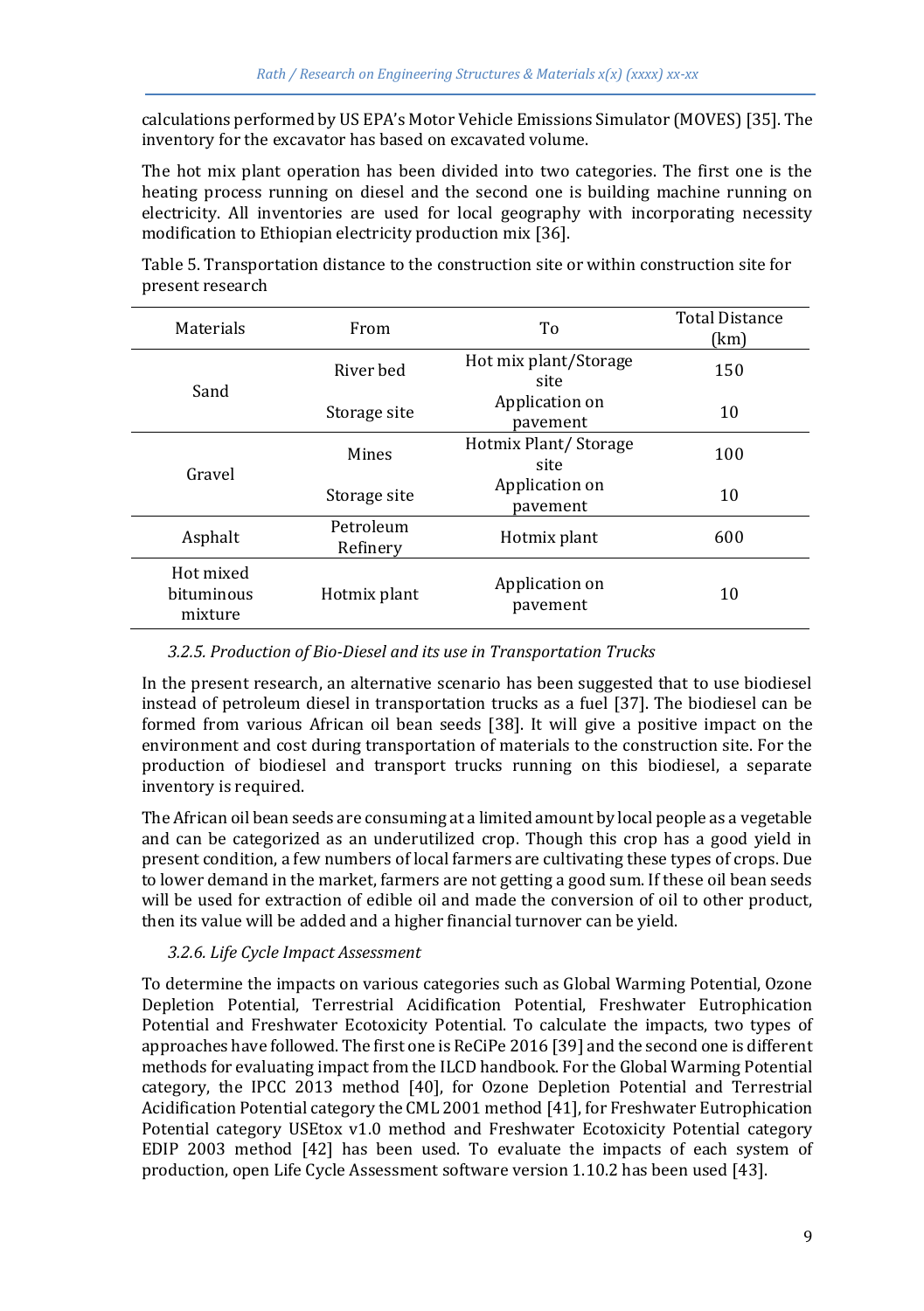| Layer              | Type of Machinery          | Specification                        |  |  |
|--------------------|----------------------------|--------------------------------------|--|--|
| Excavation         | Excavator (Poclain or JCB) | Based on the excavated volume        |  |  |
|                    |                            | No of passing per lane: 8            |  |  |
| Sub Base           | Sheep-foot Compactor       | Power of Compacter: 100 kW           |  |  |
| Course             |                            | Avg. speed of Compactor: 5.5km/h     |  |  |
|                    |                            | Compactor width: 2.1m                |  |  |
|                    |                            | No of passing per lane: 6            |  |  |
|                    | Sheep-foot Compactor       | Power of Compacter: 100 kW           |  |  |
|                    |                            | Avg. speed of Compactor: 5.5km/h     |  |  |
|                    |                            | Compactor width: 2.1 m               |  |  |
| <b>Base Course</b> |                            | No of passing per lane: 10           |  |  |
|                    |                            | Power of Compacter: 100 kW           |  |  |
|                    | Smooth Wheeled Roller      | Avg. speed of Compactor: 5.5 km/h    |  |  |
|                    |                            | Compactor width: 2.1m                |  |  |
|                    |                            | Power: 205 kW                        |  |  |
|                    | <b>Asphalt Spray Truck</b> | Average Speed: 4 km/h                |  |  |
|                    |                            | No of passing per lane: 2            |  |  |
|                    |                            | Power: 200 kW                        |  |  |
| <b>Binder</b>      | Paver                      | Paver width: 2.5m                    |  |  |
| Course             |                            | Avg. Speed: 4 km/h                   |  |  |
|                    |                            | No of passing per lane :8            |  |  |
|                    |                            | Power: 100 kW                        |  |  |
|                    | <b>Pneumatic Roller</b>    | Avg. speed: 10 km /h                 |  |  |
|                    |                            | Roller width: 2.1m                   |  |  |
|                    |                            | No of passing per lane: 2            |  |  |
|                    |                            | Power: 195 kW                        |  |  |
|                    | Paver                      | Paver width: 2.5m                    |  |  |
| Finishing          |                            | Avg. Speed: 4 km/h                   |  |  |
| Coat               |                            | No of passing per lane: 6            |  |  |
|                    |                            | Power: 195 kW                        |  |  |
|                    | Smooth-wheeled Roller      | Paver width: 3m                      |  |  |
|                    |                            | Avg. Speed: 4 km/h                   |  |  |
|                    |                            | Plant capacity: 130 t/h              |  |  |
|                    |                            | Power: 240 kW                        |  |  |
| Mixer              | Hotmix plant               | Fuel Consumption: 7.2 L/t of asphalt |  |  |
|                    |                            | mix                                  |  |  |
|                    |                            |                                      |  |  |

|  | Table 6. Specifications for various machineries operated in pavement construction |  |  |
|--|-----------------------------------------------------------------------------------|--|--|
|  |                                                                                   |  |  |

#### **4. Results and its Interpretation**

Figure 2 and Figure 3 show the impacts on various categories that have been considered in the present research. The impact of each process within the road pavement construction has been shown in Figure 4 and Figure 5 as a percentage contribution and following notations have been given for different processes. The notation for "Sand", "Gravel" and "Asphalt" shows the extraction of these materials; Transport refers to the transportation of all above material; and the word "Machinery" indicates use and operation machinery for the building of the pavement. Notation C1 represents the condition for the present situation i.e. all transport vehicles are fueling by petroleum diesel whereas notation C2 represents the alternative condition i.e. all transport vehicles are fueling by biodiesel.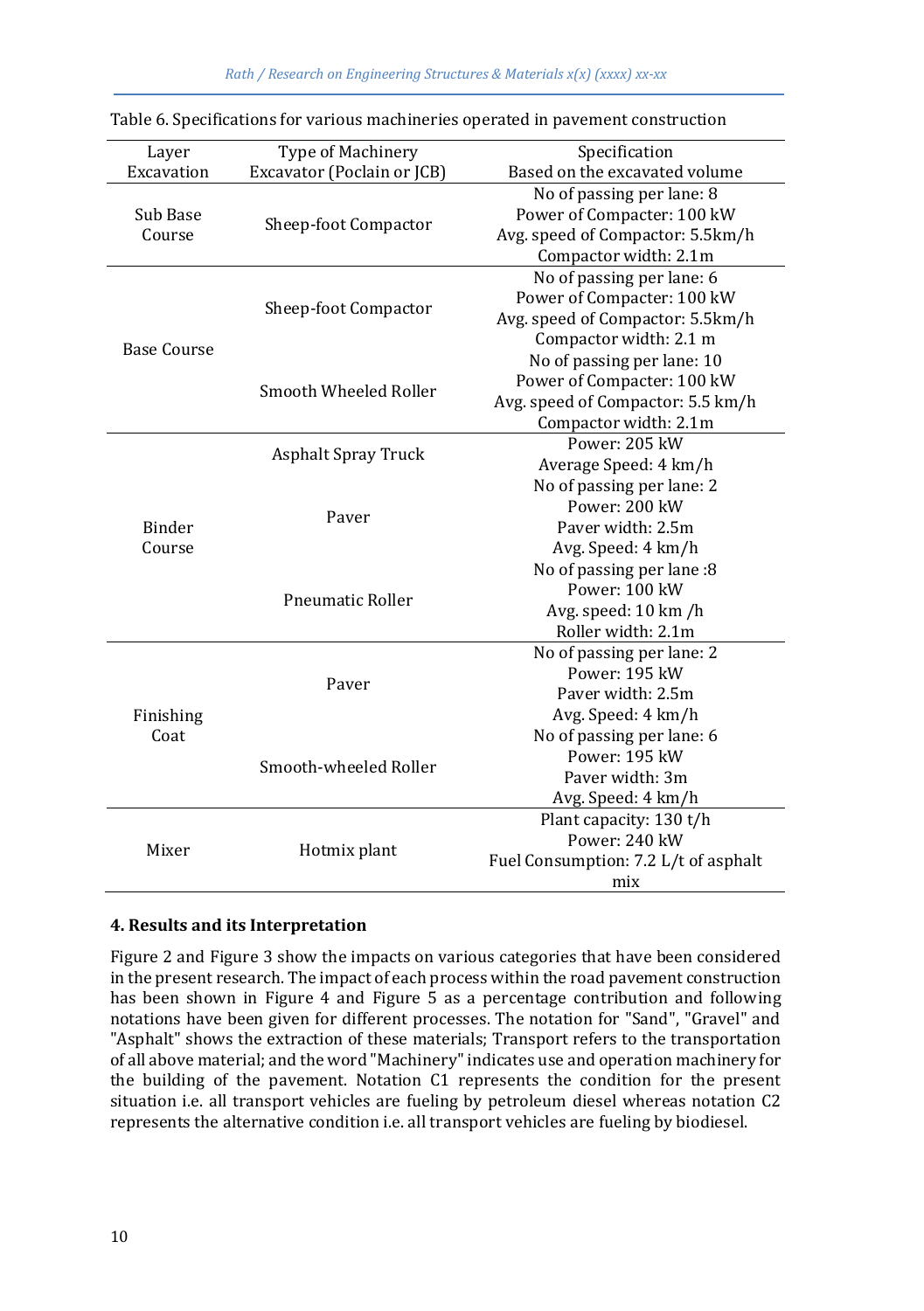# **4.1. Total Impact**

The total impact of both conditions i.e. C1 and C2 are analyzed in Table 7. For condition C1, two types of life cycle impact assessment approaches have been implemented. They are ReCiPe and combined methods. For condition C2, only ReCiPe has been used. Figure 2 and Figure 3 are showing the total impact for conditions C1 and C2 by using the ReCiPe method. From Figure 2 and Table 7 it can be seen that the transportation truck fueled by biodiesel (C2) has lower environmental impacts than the transportation truck fueled by petroleum diesel (C1). By comparing two conditions C1 and C2 it has been found that values of C1 are 41.6%, 11.1%, 20%, 50% and 60% more than w.r.t the values of C2 for different types of impacts such as GWP, ODP, TAP, FWEP and FWECP respectively. Again, from Figure 3, it has been found that there is a close relationship between methods used for various categories of life cycle impact assessment except for FWECP. The normalized value was calculated by ReCiPe method and IPCC method for GWP, ReCiPe method and CML method for both ODP and TAP categories, ReCiPe and EDP method for FWEP category. But there is a large difference between ReCiPe and USEtox for the FWECP category.





Fig. 2 Total impact for both conditions C1 and C2 calculated by ReCiPe method

Fig. 3 Comparision between ReCiPe and combined methods for calculation of total impacts

Table 7. Total impacts for conditions C1 and C2 by using life cycle impact assessment approaches

| Types of Impact |             | ReCiPe 2016 |             | Unit              |
|-----------------|-------------|-------------|-------------|-------------------|
|                 | C1          | C2          | C1          |                   |
| GWP             | $2.45E + 5$ | $1.85E + 5$ | $2.48E + 5$ | kgCO <sub>2</sub> |
| <b>ODP</b>      | 8.5E-2      | 7.65E-2     | 8.5E-2      | kg CFC            |
| <b>TAP</b>      | $2.3E + 3$  | $1.9E + 3$  | $2.53E+3$   | kgSO <sub>2</sub> |
| <b>FWEP</b>     | $1.75E+1$   | $1.6E+1$    | $1.61E+1$   | kg P              |
| <b>FWECP</b>    | $2.5E + 3$  | $1.9E + 3$  | $2.53E + 3$ | $kg1,4-DCB$       |

### **4.2. Role of Each Process to the Total Impact**

There is a various process who plays an important role to the impacts for the condition C1 based on the ReCiPe method are gravel, asphalt and transport. The maximum contributions of machinery are near about 15%, while sand has a very negligible contribution to all impacts. Various contributions of materials and process in percentage on total impact by ReCiPe method has shown in Figure 4. It is found that the gravel impacts on TAP at the highest percentage and on ODP at the lowest percentage by both methods. Asphalt contributes near about 50% on ODP as highest and 10% on FWECP as the lowest percentage. The contribution of sand to total impact is very negligible. Machinery contributes at an equal level to all categories impacts ranges in between (10% to 13%).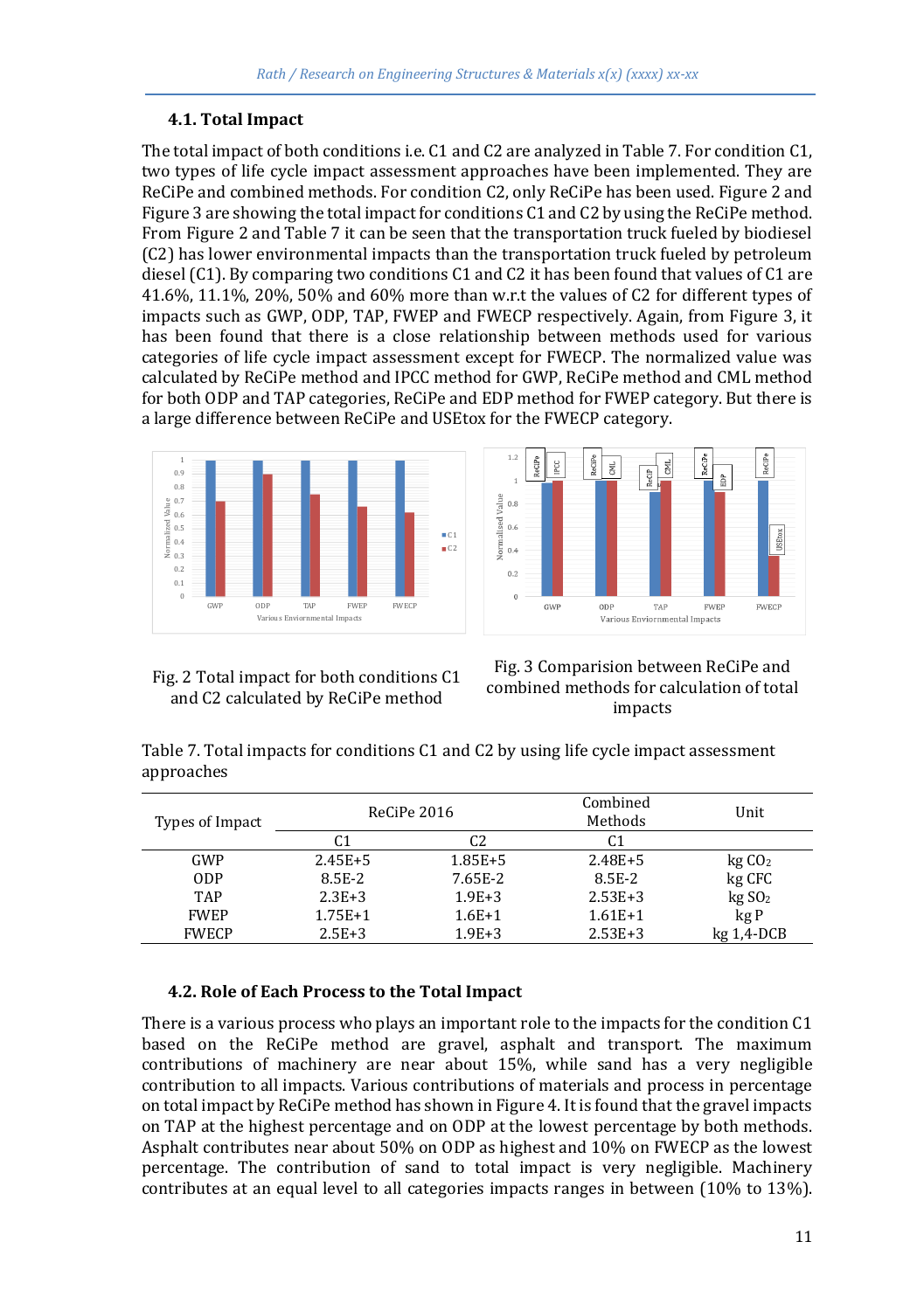Transport contributes near about to 52% on GWP as of the highest percentage and 15.5% on TAP as the lowest percentage of contribution. Again, from Figure 5, it can be seen that when biodiesel (C2) is used instead of petroleum diesel (C1) there is an increase in the transportation process for all categories except ODP. The transportation process decreased from 28.7% to 18.4%.

### **5. Brief Discussions of Results**

Based on an interpretation of results impact from the various parameters such as sand, gravel, asphalt, machinery and transportation, a brief discussion with its scientific causes has been quoted after analyzing the results. In this analysis, every process has been a break down into various subprocesses and their impacts resulting from each of them. From the contribution tree of open life cycle analysis software, the contribution of each sub-process to the total impacts has been obtained and discussed briefly as follows.

# **5.1. Global Warming Potential (GWP)**

From Figure 5, one can notice that the Global Warming Potential category has been influenced by mainly the transportation process which is analyzed for conditions C1 and C2 (above 50% contribution). Also, by ReCePi and IPCC method, Global Warming Potential has been influenced by the transportation process showing its contribution percentage as above 50% for condition C1. This highest value is showing due to the emission of carbon dioxide into the atmosphere directly during transportation. The production and utilization of diesel fuel to other machinery are showing 13% and 12% by ReCiPe and IPCC method respectively. Seeing the more contribution of transportation process to Global Warming Potential due to using petroleum diesel in transportation truck and other machinery, biodiesel is used as an alternative fuel. Vegetable oil is the main source of biodiesel for the African country. Though biodiesel is eco-friendly, the transportation process showing higher contribution towards Global Warming Potential. This is due to the transportation of vegetables to the oil mill for grinding and preparation of biodiesel. Near about 70% contribution is giving to Global Warming Potential for transportation of raw materials. Hence it is recommended that more biodiesel plants should be established near the firm land of Ethiopia. Again, it can be seen that the transport category only impacts near about 4.5% caused by the emission of carbon dioxide during transport itself since 95.5% of these emissions of carbon dioxide are non-fossil [44].









Since the transportation of vegetable seeds to the oil mill and production of fuel has been considered in condition C2, the biodiesel impacts more than petroleum diesel on Global Warming Potential though it has been replaced to the petroleum diesel to a transportation truck. But for the extraction of sand, gravel and asphalt the biodiesel (condition C2) impacts less than petroleum diesel (condition C1). For condition C1, the process of gravel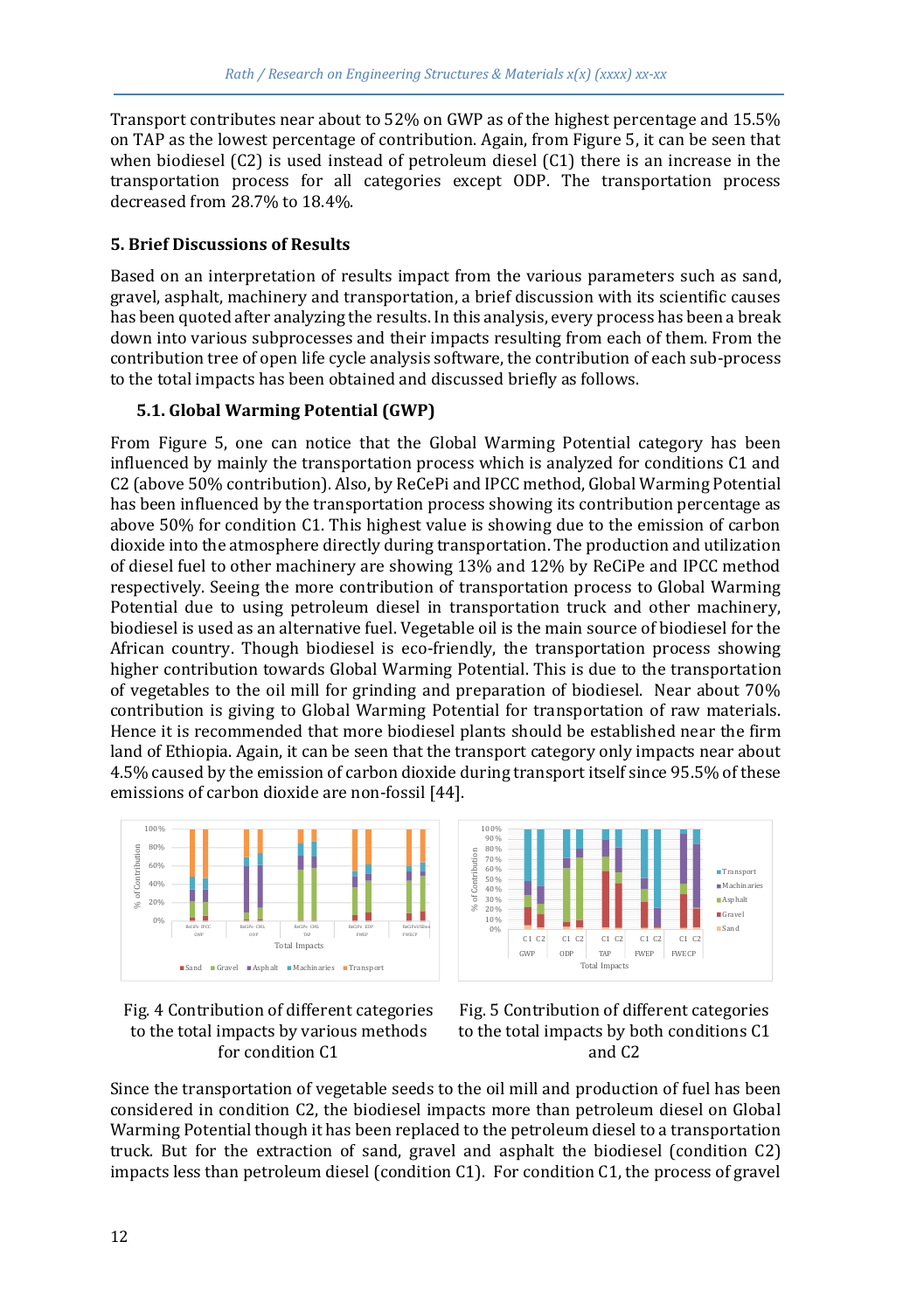is showing an 18% contribution to Global Warming Potential, from which near about 40% contributes from direct emissions from machinery fueled by petroleum diesel for production of gravel and the remaining 38% contributes from explosives used in quarry for blasting purposes. The asphalt contributes 18% to Global Warming Potential impact, out of which 65% contributes emissions from oil refinery plants and the remaining 35% from direct emissions during transportation and heating before application to the pavement. Again, the contribution of machinery is showing 14% on Global Warming Potential impact, out of which only 15% contributes at the time of petroleum diesel production and the remaining 85% contributes at construction activities such as excavation, hot mix plant and road construction types of equipment. On average there is no significant variation between two life cycle impact assessment methods. The difference between total Global Warming Potential impacts differ between the two methods is only 1.5% due to the absence of some factors such as CO in the ReCiPe method. The impact factor of carbon dioxide for both methods is showing the same.

# **5.2. Ozone Depletion Potential (ODP)**

Among the various categories of life cycle assessment, the production of asphalt is showing the highest contribution i.e. 53.2 and 60.1 for conditions C1 and C2 respectively. This is because of the direct emission of the halogenated compound such as Halon-1211, Halon-1301 and CFC-114 from petroleum refinery [45]. The emission of halogenated compounds depletes the ozone layer. The production of diesel plays the main contributor to the Ozone Depletion Potential impact among all processes. But for condition C2, biodiesel has been replaced with petroleum diesel and reduced the impact due to transportation near about 10.3% for the total Ozone Depletion Potential impact. Again, the impact value due to the transportation process is near about to same for both ReCiPe and CML methods.

# **5.3. Terrestrial Acidification Potential (TAP)**

The Terrestrial Acidification Potential category for condition C2 has impacted 8% more than Condition C1. This is because of the higher emission of NOx during the combustion of biodiesel. The oxygen inside the biodiesel helps to increase the percentage of NOx due to an increase in temperature during the combustion process [46]. Under the transportation process, both petroleum diesel and bio-diesel contribute near about 30% in the process of fuel production. It is seen that the transportation of petroleum diesel impacts 37%, whereas transportation of bio-diesel impacts 53%.

From condition C1 it is found that TAP is already affected by gravel only, which contributes near about to 50% by both ReCiPe and CML method with very good agreement. Both methods are indicating that the cause behind contributing a higher percentage of gravel is the blasting of mineral mines. The blasting process contributes near about to 80% and rest of 20% are contributed by diesel-fueled truck for transportation of gravel. Again, it is found from the ReCiPe method that the most contributing substance to Terrestrial Acidification Potential by gravel process is NOx. It contributes near about 60% along with 40% NH3. But in the CML method, the contribution of NOx is 75% along with 25% of NH3. Now it is verified with the previous literature that the ReCiPe method contributes a higher value of NH3 and a lower value of NOx as compared to the CML method [40]. Next to gravel the second most category which contributes to TAP is the transport process and production of asphalt. Though the values by both ReCiPe and CML methods are near about equal, the ReCiPe method is slightly higher than CML due to the emission of NOx.

### **5.4. Freshwater Eutrophication Potential (FWEP)**

From various literature, it is found that phosphorous and nitrogen are used as a reference compound for aquatic eutrophication potential [40]. Generally phosphorous is using for fresh lake water and nitrogen for saline marine water. From Figure 4 it is found that the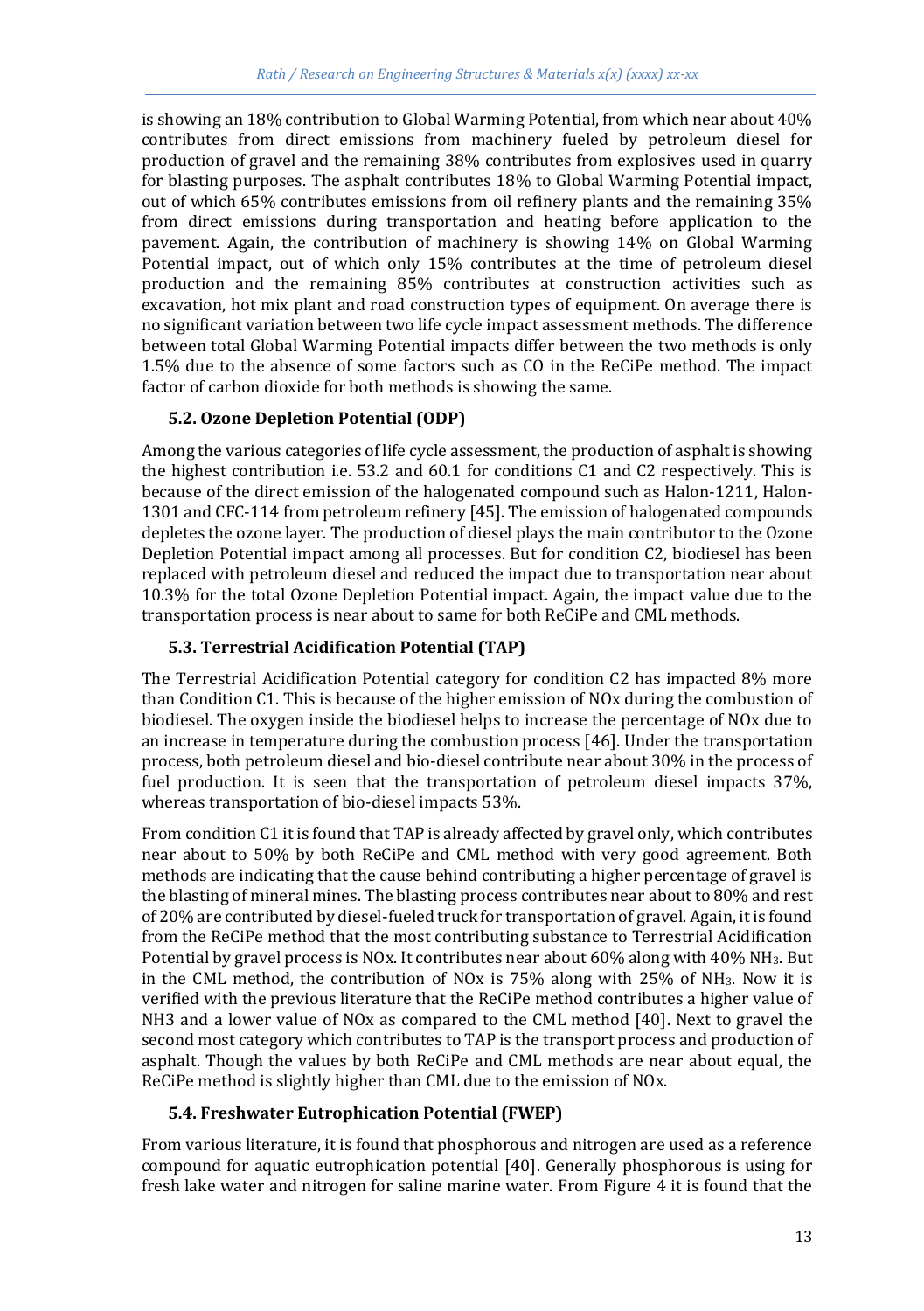EDIP method shows higher value than the ReCiPe method for sand, gravel and machinery categories and lower value for asphalt and transport categories. The lower value (i.e 4% for asphalt and 7% for transportation) for the EDIP method is due to the emission of Pcontaining to the freshwater source [44]. The main contribution of phosphate to impact freshwater from the treatment of residues emitted from construction, machinery and production of raw materials. For the processing of gravel, the freshwater is impacted near about 90% due to direct emission during blasting and consumption of diesel by the ReCiPe method. No seashore is near to Ethiopia country; hence Merine Eutrophication Potential has not found here. In condition C2, using bio-diesel in transport trucks shows a large eutrophication impact than petroleum diesel because of the emission of phosphate during utilization of chemical fertilizer to the bean plants. Hence it is recommended that organic fertilizer has to be used for the cultivation of vegetable seeds for the production of biodiesel.

# **5.5. Freshwater Ecotoxicity Potential (FWECP)**

From Figure 4 it is found that the USEtox method is showing more impacts on Freshwater Ecotoxicity Potential by the categories of gravel, transport and machinery and lower impacts by the categories of asphalt and transport as compared to the ReCiPe method. Figure 3 shows a larger difference between ReCiPe and USEtox method, but it may be significant and acceptable. The USEtox model does not show absolute comparison with others [47]. The higher uncertainties in the parameters of both models give more differences because 10 to 20 numbers of most contributing substances make both models ideal rather than predicting the actual value. Both models are influenced by gravel and transportation at a higher percentage. The transport category is influenced more by the USEtox method (48%) than the ReCiPe method (40%). The higher percentage is due to residue treatment during the truck production process and tire and brake wear emissions. The impact on Freshwater Ecotoxicity Potential by gravel is showing more due to the use of explosive materials in mines and the treatment of residues during the process of explosive production. The substances which cause more impact to Freshwater Ecotoxicity Potential are copper than other influenced materials such as zinc, nickel, silver and vendium. By replacing petroleum diesel with biodiesel in condition C2, the Freshwater Ecotoxicity Potential is impacting 2.8 times than condition C2. This is because of the esterification of vegetable oils, treatment of various residues such as phosphoric acid, chemical fertilizer, methanol etc from the raw materials used for the production of biodiesel.

### **6. Conclusions**

This work belongs to an inventory for the asphalt paved road construction based on collected data from Ethiopian Road Authority. By using different methods various environmental impacts like Global Warming Potential, Terrestrial Acidification Potential, Ozone Depletion Potential, Freshwater Eutrophication Potential and Freshwater Ecotoxicity Potential have been analyzed by taking various factors such as road construction materials, machinery and transport. Also, the environmental impacts have been evaluated by replacing petroleum diesel with biodiesel in transportation and machinery. From the evaluation process following conclusions are drawn.

- Among all impact categories, gravel and transport are two main processes, who are playing an important contributor to each environmental impact categories.
- Asphalt influences more to Ozone Depletion Potential category than other categories.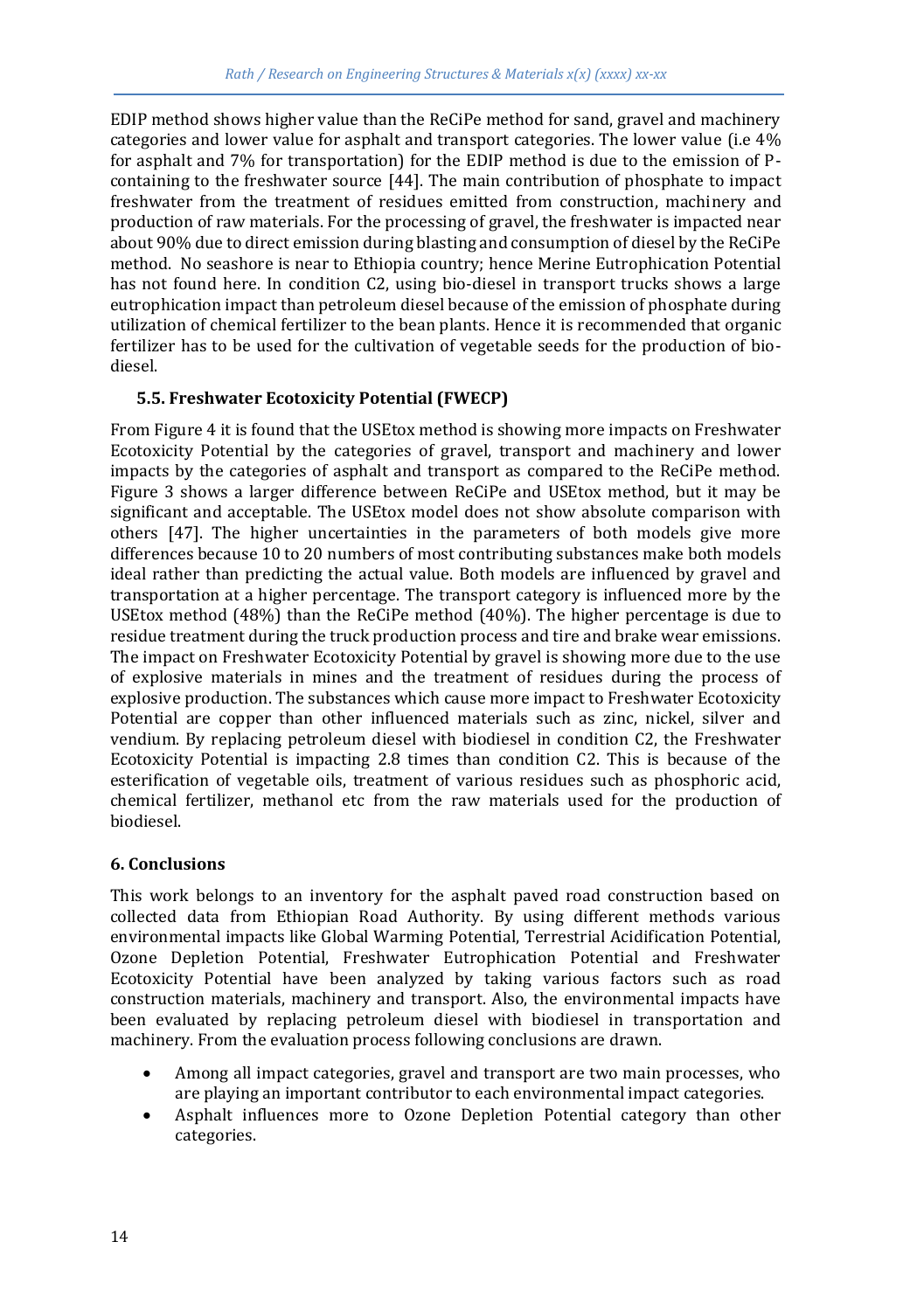- The improvements in the production process of road construction materials such as sand, gravel, asphalt and transportation should be required to reduce their impacts on the environment and improve the quality of construction.
- The environmental impact from transport may vary on the location of the construction site and the availability of the distribution network.
- Each category of environmental mental impact evaluated by different methods are showing a similar percentage of contribution and the same substances and sub-process are showing as the most impactful.
- The replacement of petroleum diesel by biodiesel derived from the vegetable oils is showing lower environmental impacts than petroleum diesel and proved beneficial. Hence it is recommended that the production of biodiesel should be encouraged by Govt. of Ethiopia.
- Since the production process of gravel plays one important role in environmental impacts, it is suggested that construction waste may be a substitute for gravel. So that the natural resources of the country may be saved as well as our environment may be kept green.

# **Acknowledgement**

Our grateful acknowledgment goes to Wollega University for its extensive support. No funding was received.

# **References**

- [1] Chandra S. Highway capacity research on inter-urban highways in india, Transp Dev Econ, 2015;1(1):20-4[. https://doi.org/10.1007/s40890-015-0003-4](https://doi.org/10.1007/s40890-015-0003-4)
- [2] Rath B, Debnath R, Paul A, Velusamy P, Balamoorthy D. Performance of natural rubber latex on calcined clay-based glass fiber-reinforced geopolymer concrete, Asian J Civ Eng, 2020;21(6): 1-16[. https://doi.org/10.1007/s42107-020-00261-z](https://doi.org/10.1007/s42107-020-00261-z)
- [3] Mazumder M, Sriraman V, Kim HH, Lee S-J. Quantifying the environmental impacts of crack sealing and filling treatment in hot mix asphalt pavement, Innovative Infrastructure Solution, 2018;3(1):1-12.

<https://doi.org/10.1007/s41062-018-0161-4>

- [4] Lu G, Wang Y, Li H, Wang D, Oeser M. The environmental impact evaluation on the application of permeable pavement based on life cycle analysis, Int J Transp Sci Technol, 2019; 8(4):351-357[. https://doi.org/10.1016/j.ijtst.2019.05.006](https://doi.org/10.1016/j.ijtst.2019.05.006)
- [5] Jocelyn lvel, Rachel Watson, Bassim Abbassi, Ziad Salem Abu-Hamatteh. Life cycle analysis of concrete and asphalt used in road pavements, Environmental Engineering Research, 2020; 25(1): 52-61[. https://doi.org/10.4491/eer.2018.399](https://doi.org/10.4491/eer.2018.399)
- [6] Trupia L, Parry T, Neves LC, Presti D Lo. Rolling resistance contribution to a road pavement life cycle carbon footprint analysis, Int J Life Cycle Assess, 2017;22(6):972- 985[. https://doi.org/10.1007/s11367-016-1203-9](https://doi.org/10.1007/s11367-016-1203-9)
- [7] Santero NJ, Masanet E, Horvath A. Life-cycle assessment of pavements. Part I: Critical review, Resour Conserv Recycl, 2011;55(9-10):801-809. <https://doi.org/10.1016/j.resconrec.2011.03.010>
- [8] Trunzo G, Moretti L, D'Andrea A. Life cycle analysis of road construction and use, Sustainability, 2019; 11: 1-13.<https://doi.org/10.3390/su11020377>
- [9] Shtayat A, Moridpour S, Best B, Rumi S. An overview of pavement degradation prediction models, Journal of Advanced Transportation, 2022:1-15. <https://doi.org/10.1155/2022/7783588>
- [10] Santero NJ, Masanet E, Horvath A. Life-cycle assessment of pavements Part II: Filling the research gaps, Resour Conserv Recycl, 2011;55(9-10):810-818. <https://doi.org/10.1016/j.resconrec.2011.03.009>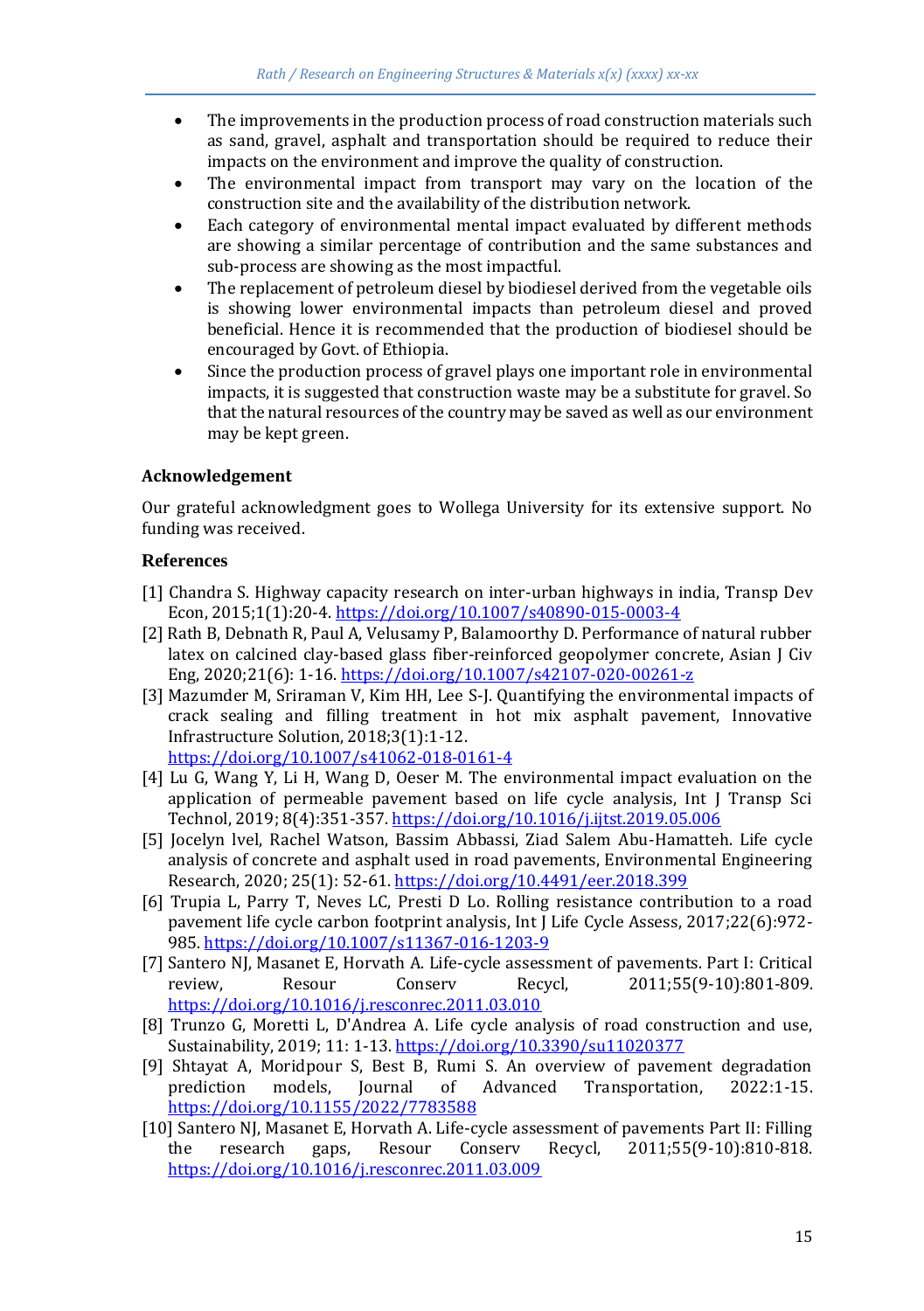- [11] Alaye QEA, Ling X, Dong Z, Bambou G. Evaluation of mixture performance recycled asphalt pavement materials as base layer with or without Rejuvenator into the asphalt, J Wuhan Univ Technol Sci Ed, 2020;35(3):579-597[. https://doi.org/10.1007/s11595-](https://doi.org/10.1007/s11595-020-2295-4) [020-2295-4](https://doi.org/10.1007/s11595-020-2295-4)
- [12] Appiah JK, Berko-Boateng VN, Tagbor TA. Use of waste plastic materials for road construction in Ghana, Case Stud Constr Mater, 2017; 6:1-7. <https://doi.org/10.1016/j.cscm.2016.11.001>
- [13] Yu M, You Z, Wu G, Kong L, Liu C, Gao J. Measurement and modeling of skid resistance of asphalt pavement: A review, Constr Build Mater, 2020;260:1-15. <https://doi.org/10.1016/j.conbuildmat.2020.119878>
- [14] Lang AS. recycling materials from highways. National cooperative highway research program synthesis of highway, Practice No. 54, Transportation Research Board, Washington, DC, 1978.
- [15] Mallick RB, Singh D, Veeraragavan A. Extension of asphalt pavement life by reduction of temperature, Transp. in Dev. Econ, 2016; 2(7): 1-7. <https://doi.org/10.1007/s40890-016-0013-x>
- [16] Al-Hasan SJA, Balamuralikrishnan R, Altarawneh M. Eco-friendly asphalt approach for the development of sustainable roads, Journal of Human, Earth and Future, 2020; 1(3): 97-111[. https://doi.org/10.28991/HEF-2020-01-03-01](https://doi.org/10.28991/HEF-2020-01-03-01)
- [17] Bilema M, Bin Aman Y, Hassan NA, Al-Saffar Z, Ahmad K, Rogo K. Performance of aged asphalt binder treated with various types of rejuvenators, Civil Engineering Journal, 2021; 7(3): 502-517[. https://doi.org/10.28991/cej-2021-03091669](https://doi.org/10.28991/cej-2021-03091669)
- [18] Nawir D, Mansur AZ. The impact of hdpe plastic seeds on the performance of asphalt mixtures, Civil Engineering Journal, 2021; 7(9): 1569-1581. <https://doi.org/10.28991/cej-2021-03091744>
- [19] Hoxhaa E, Vignisdottirb HR, Barbieric DM, Wangcd F, Bohnec RA, Kristensenb T, Passera A. Life cycle assessment of roads: Exploring research trends and harmonization challenges, Science of The Total Environment, 2021;759:1-16. <https://doi.org/10.1016/j.scitotenv.2020.143506>
- [20] Singh A, Pant D, Olsen SI. Life cycle assessment of renewable energy sources. Springer; 2013.<https://doi.org/10.1007/978-1-4471-5364-1>
- [21] Trigaux D, Wijnants L, De Troyer F, Allacker K. Life cycle assessment and life cycle costing of road infrastructure in residential neighbourhoods, Int J Life Cycle Assess, 2017;22(6):938-51[. https://doi.org/10.1007/s11367-016-1190-x](https://doi.org/10.1007/s11367-016-1190-x)
- [22] Szymański P, Pikos M, Nowotarski P. Concrete road surface with the use of cement concrete-selected results, Procedia Eng, 2017;208:166-73. <https://doi.org/10.1016/j.proeng.2017.11.035>
- [23] Giustozzi F, Crispino M, Flintsch G. Multi-attribute life cycle assessment of preventive maintenance treatments on road pavements for achieving environmental sustainability, Int J Life Cycle Assess, 2012;17(4):409-19. <https://doi.org/10.1007/s11367-011-0375-6>
- [24] Nguyen T, Lechner B, Wong YD. Response-based methods to measure road surface irregularity: a state-of-the-art review, Eur. Transp. Res. Rev, 2019;11: 1-18. <https://doi.org/10.1186/s12544-019-0380-6>
- [25] Fontaras G, Zacharof NG, Ciuffo B. Fuel consumption and CO2 emissions from passenger cars in Europe - Laboratory versus real-world emissions, Progress in Energy and Combustion Science, 2017; 60: 97-131. <https://doi.org/10.1016/j.pecs.2016.12.004>
- [26] Sala S, Amadei AM, Beylot A, Ardente F. The evolution of life cycle assessment in European policies over three decades, Int J Life Cycle Assess, 2021;1-20. <https://doi.org/10.1007/s11367-021-01893-2>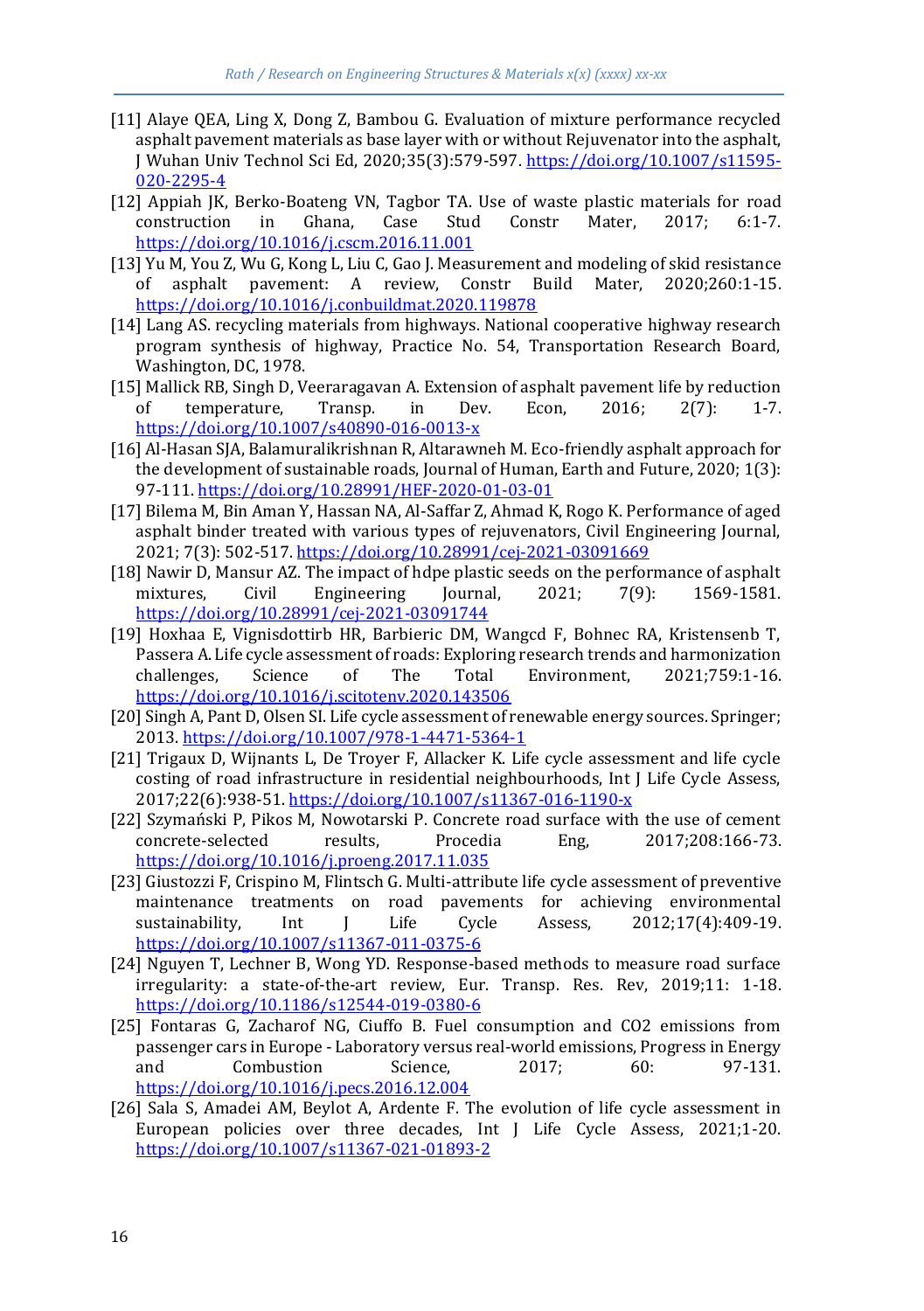- [27] Hassouna F, Jung YW. Developing a higher performance and less thickness concrete pavement: using a nonconventional concrete mixture, Adv Civ Eng, 2020; 1-8. <https://doi.org/10.1155/2020/8822994>
- [28] Hauschild M. Environmental impact. In: the international academy for production engineering, Laperrière L., Reinhart G. (eds) CIRP Encyclopedia of Production Engineering. Springer, Berlin, Heidelberg, (2014).
- [29] Emmenegger R. The Roads of Decentralization: the history of rural road construction in Ethiopia. 2012.
- [30] Lima MSS, Hajibabaei M, Hesarkazzazi S, Sitzenfrei R, Buttgereit A, Queiroz C, Haritonovs V, Gschösser F. Determining the environmental potentials of urban pavements by applying the cradle-to-cradle lca approach for a road network of a midscale german city, Sustainability, 2021; 13(22): 1-14. <https://doi.org/10.3390/su132212487>
- [31] Salah M, Haggar El. Rural and developing country solutions, Environmental Solutions, 2005: 313-400[. https://doi.org/10.1016/B978-012088441-4/50015-0](https://doi.org/10.1016/B978-012088441-4/50015-0)
- [32] ERA. The Federal Democratic Republic Of Ethiopia Ethiopian Roads Authority Pavement Design Manual Vloume I: Flexible Pavements. Pavement Des. 2013; I(March):281.
- [33] Final project report, Training Program for Improved Performance of Surface Treatments in Ethiopia, Ethiopian Roads Authority. 2019: 1-84.
- [34] Wernet G, Bauer C, Steubing B, Reinhard J, Moreno-Ruiz E, Weidema B. The ecoinvent database version 3 (part I): overview and methodology, Int J Life Cycle Assess, 2016;21(9):1218-30[. https://doi.org/10.1007/s11367-016-1087-8](https://doi.org/10.1007/s11367-016-1087-8)
- [35] Wernet G, Bauer C, Steubing B, Reinhard J, Moreno-Ruiz E, Weidema B. The ecoinvent database version 3 (part I): overview and methodology, Int J Life Cycle Assess, 2016;21(9):1218-30[. https://doi.org/10.1007/s11367-016-1087-8](https://doi.org/10.1007/s11367-016-1087-8)
- [36] Mondal MAH, Bryan E, Ringler C, Mekonnen D, Rosegrant M. Ethiopian energy status and demand scenarios: prospects to improve energy efficiency and mitigate GHG emissions, Energy, 2018;149:161-72[. https://doi.org/10.1016/j.energy.2018.02.067](https://doi.org/10.1016/j.energy.2018.02.067)
- [37] Praveenkumar T. R, Velusamy P, Balamoorthy D. Pyrolysis oil for diesel engines from plastic solid waste: a performance, combustion and emission study, Int J Ambient Energy, 2020;1-5.<https://doi.org/10.1080/01430750.2020.1818124>
- [38] Ndukwu MC, Onyeoziri CI. African oil bean seed as feedstock for bio-oil and biodiesel production and on the effects of thermal pre-treatments on the quality of the bio-oil, Biomass Convers Biorefinery, 2020;1-12. [https://doi.org/10.1007/s13399-020-](https://doi.org/10.1007/s13399-020-00754-6) [00754-6](https://doi.org/10.1007/s13399-020-00754-6)
- [39] Kousis I, Fabiani C, Ercolanoni L, Pisello AL. Using bio-oils for improving environmental performance of an advanced resinous binder for pavement applications with heat and noise island mitigation potential, Sustain Energy Technol Assessments, 2020;39:1-13[. https://doi.org/10.1016/j.seta.2020.100706](https://doi.org/10.1016/j.seta.2020.100706)
- [40] Hope AP, Canty TP, Salawitch RJ, Tribett WR, Bennett BF. Forecasting global warming. In: Paris climate agreement: Beacon of hope. Springer, Cham; 2017: 51-113. [https://doi.org/10.1007/978-3-319-46939-3\\_2](https://doi.org/10.1007/978-3-319-46939-3_2)
- [41] Nunez P, Jones S. Cradle to gate: life cycle impact of primary aluminium production. Int J Life Cycle Assess. 2016;21(11):1594-1604[. https://doi.org/10.1007/s11367-015-](https://doi.org/10.1007/s11367-015-1003-7) [1003-7](https://doi.org/10.1007/s11367-015-1003-7)
- [42] Pettersen JB, Song X. Life cycle impact assessment in the arctic: challenges and research needs. Sustainability. 2017;9(9):1-20[. https://doi.org/10.3390/su9091605](https://doi.org/10.3390/su9091605)
- [43] Ciroth, A. ICT for environment in life cycle applications open LCA a new open source software for life cycle assessment, Int. J. Life Cycle Assess, 2007; 12: 209-210. <https://doi.org/10.1065/lca2007.06.337>
- [44] Thalmann P, Vielle M. Lowering CO2 emissions in the Swiss transport sector. Swiss J Econ Stat. 2019;155(1):1-12.<https://doi.org/10.1186/s41937-019-0037-3>